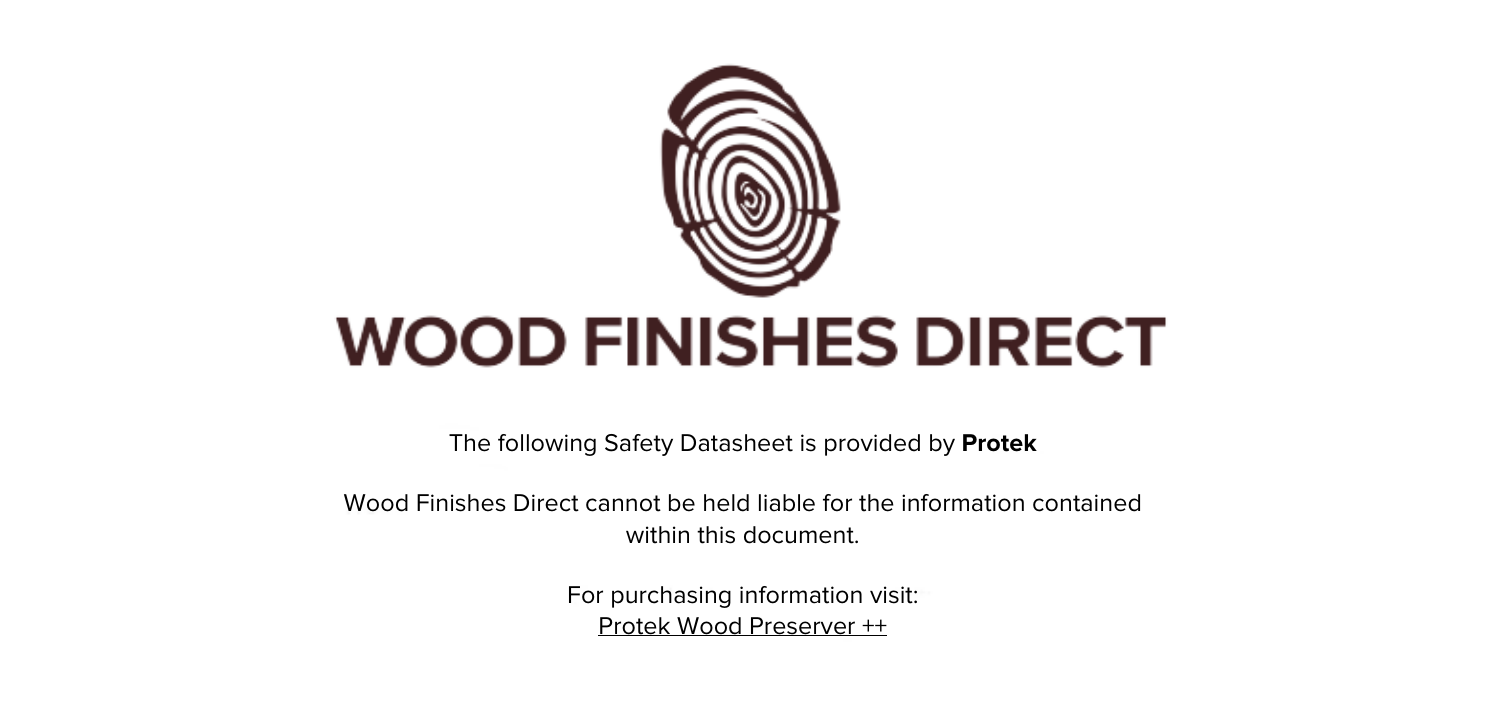according to Regulation (EC) No. 1907/2006

## **WOOD PRESERVER ++**



Date of last issue: 03.09.2019 Country / Language: GB / EN(GB)

| Version | <b>Revision Date:</b> | <b>SDS Number:</b>     |
|---------|-----------------------|------------------------|
| 3.0     | 05.11.2019            | 103000026192 (Lanxess) |

### **SECTION 1: Identification of the substance/mixture and of the company/undertaking**

### **1.1 Product identifier**

| Trade name    | WOOD PRESERVER ++ |
|---------------|-------------------|
| <b>HSE No</b> | 10786             |

#### **1.2 Relevant identified uses of the substance or mixture and uses advised against**

### **1.3 Details of the supplier of the safety data sheet**

| Supplier                                            |                   | Protek, Crowne Trading Estate, Shepton Mallet, BA4 5QQ |
|-----------------------------------------------------|-------------------|--------------------------------------------------------|
| Telephone                                           |                   | +44 (0)1749 344697                                     |
| E-mail address of person<br>responsible for the SDS | $\sim$ 100 $\sim$ | info@protekproducts.co.uk                              |

#### **1.4 Emergency telephone number**

0870 190 6777. National Chemical Emergency Centre

## **SECTION 2: Hazards identification**

### **2.1 Classification of the substance or mixture**

| Classification (REGULATION (EC) No 1272/2008)  |                                                                |
|------------------------------------------------|----------------------------------------------------------------|
| Short-term (acute) aquatic hazard, Category 1  | H400: Very toxic to aquatic life.                              |
| Long-term (chronic) aquatic hazard, Category 1 | H410: Very toxic to aquatic life with<br>long lasting effects. |

### **2.2 Label elements**

### **Labelling (REGULATION (EC) No 1272/2008)**

| Hazard pictogram         |                                |                  |                                                       |
|--------------------------|--------------------------------|------------------|-------------------------------------------------------|
| Signal word              | Warning                        |                  |                                                       |
| Hazard statements        | H410                           |                  | Very toxic to aquatic life with long lasting effects. |
| Precautionary statements | <b>Prevention:</b>             | P <sub>273</sub> | Avoid release to the environment.                     |
|                          | <b>Response:</b>               | P391             | Collect spillage.                                     |
|                          | Disposal:                      | P501             | Dispose of contents/container to an                   |
|                          | approved waste disposal plant. |                  |                                                       |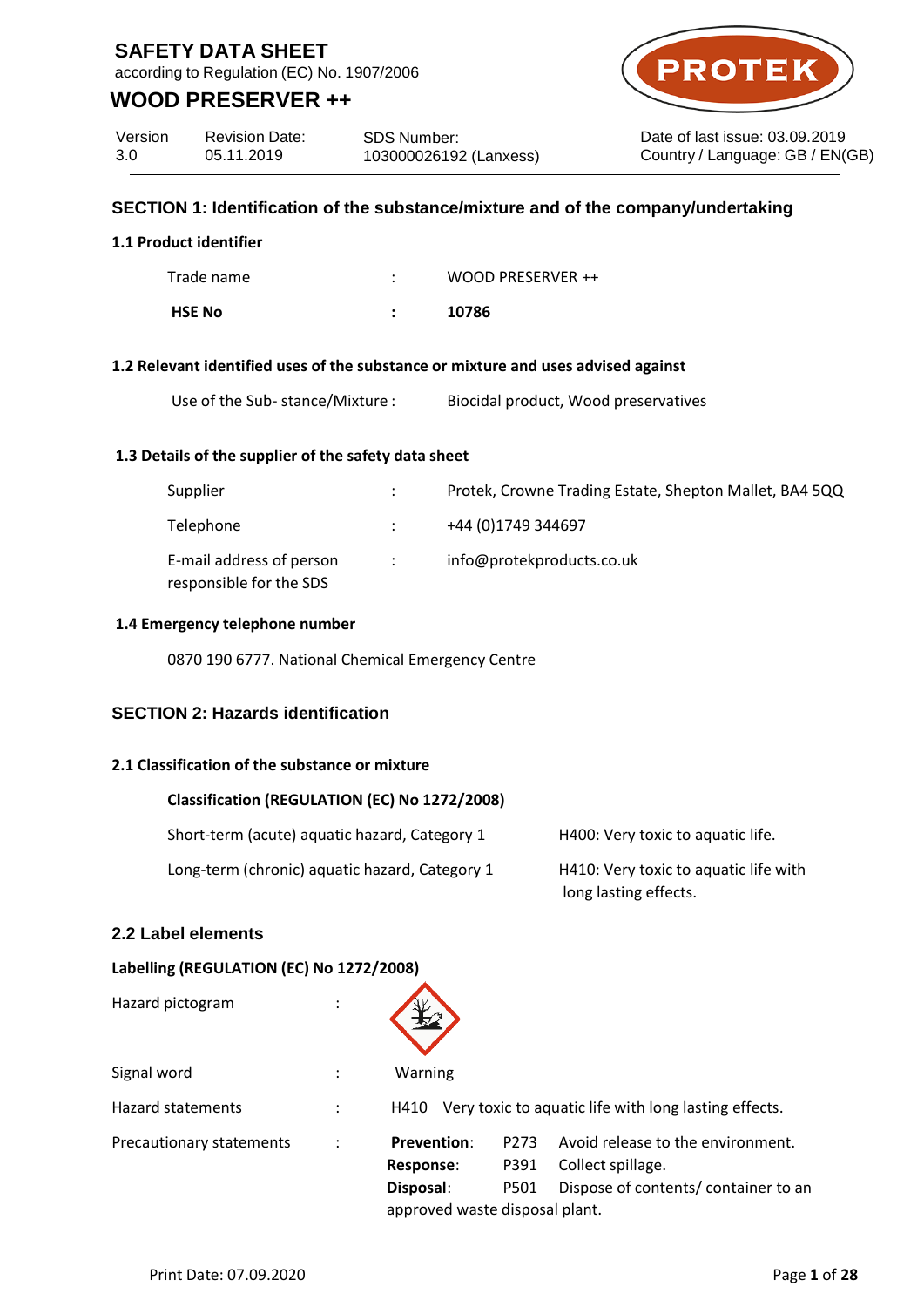according to Regulation (EC) No. 1907/2006

# **WOOD PRESERVER ++**

Version 3.0 Revision Date: 05.11.2019

SDS Number: 103000026192 (Lanxess)



Date of last issue: 03.09.2019 Country / Language: GB / EN(GB)

## **Additional Labelling**

EUH208 Contains 1,2-benzisothiazol-3(2H)-one, reaction mass of 5-chloro-2-methyl-2H- isothiazol-3-one and 2-methyl-2H-isothiazol-3-one (3:1), 3-iodo-2 propynyl butyl carbamate. May produce an allergic reaction.

### **2.3 Other hazards**

This substance/mixture contains no components considered to be either persistent, bioaccumulative and toxic (PBT), or very persistent and very bioaccumulative (vPvB) at levels of 0.1% or higher.

## **SECTION 3: Composition/information on ingredients**

### **3.2 Mixtures Components**

| <b>Chemical name</b>                    | CAS-No. EC-No. Index-<br>No.<br><b>Registration number</b>   | <b>Classification</b>                                                                                                                                                                                                  | Concentration            |
|-----------------------------------------|--------------------------------------------------------------|------------------------------------------------------------------------------------------------------------------------------------------------------------------------------------------------------------------------|--------------------------|
| 3-iodo-2-propynyl<br>butylcarbamate     | 55406-53-6<br>259-627-5<br>616-212-00-7                      | Acute Tox. 4; H302<br>Acute Tox. 3; H331<br>Eye Dam. 1; H318<br>Skin Sens. 1; H317<br>STOT RE 1; H372; larynx<br>Aquatic Acute 1; H400<br>Aquatic Chronic 1; H410<br>M-Factor Aquatic Acute:<br>10<br>M-Factor Aquatic | (% w/w)<br>$>= 0.25 - 1$ |
| 2-ethylhexanoic acid,<br>zirconium salt | 22464-99-9<br>245-018-1<br>01-2119979088-21                  | Chronic: 1<br>Repr. 2; H361d                                                                                                                                                                                           | $>= 0.1 - 1$             |
| tebuconazole (ISO)                      | 107534-96-3<br>403-640-2<br>603-197-00-7<br>01-0000015329-67 | Acute Tox. 4; H302<br>Repr. 2; H361d<br>Aquatic Acute 1;<br>H400<br>Aquatic Chronic 1; H410<br>M-Factor Aquatic Acute:<br>1<br>M-Factor Aquatic<br>Chronic: 10                                                         | $>= 0.1 - 0.25$          |
| permethrin (ISO)                        | 52645-53-1<br>258-067-9<br>613-058-00-2                      | Acute Tox. 4; H302<br>Acute Tox. 4; H332<br>Skin Sens. 1; H317<br>Aquatic Acute 1; H400<br>Aquatic Chronic 1; H410<br>M-Factor Aquatic Acute:<br>1,000<br>M-Factor Aquatic<br>Chronic: 1,000                           | $>= 0.025 - 0.1$         |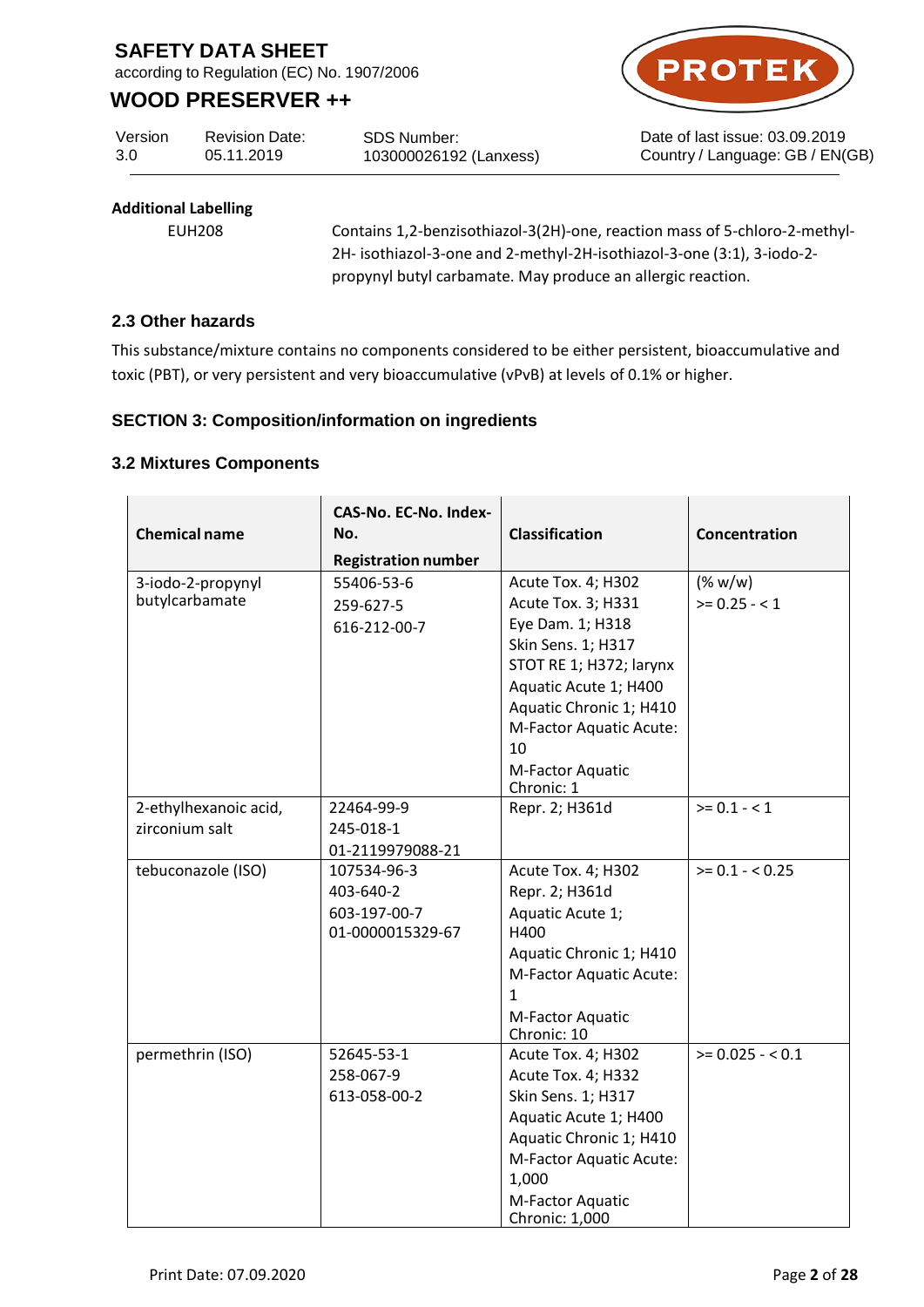according to Regulation (EC) No. 1907/2006

# **WOOD PRESERVER ++**



Version 3.0 Revision Date: 05.11.2019 SDS Number: 103000026192 (Lanxess) Date of last issue: 03.09.2019 Country / Language: GB / EN(GB)

| 1,2-benzisothiazol-3(2H)-                   | 2634-33-5        | Acute Tox. 4; H302      | $>= 0.0025 - 0.025$ |
|---------------------------------------------|------------------|-------------------------|---------------------|
| one                                         | 220-120-9        | Skin Irrit. 2; H315     |                     |
|                                             | 613-088-00-6     | Eye Dam. 1; H318        |                     |
|                                             | 01-2120761540-60 | Skin Sens. 1; H317      |                     |
|                                             |                  | Aquatic Acute 1; H400   |                     |
|                                             |                  | Aquatic Chronic 2; H411 |                     |
|                                             |                  | M-Factor Aquatic Acute: |                     |
|                                             |                  |                         |                     |
| Substances with a workplace exposure limit: |                  |                         |                     |
| $(2 -$                                      | 34590-94-8       |                         | $>= 1 - 10$         |
| methoxymethylethoxy)                        | 252-104-2        |                         |                     |
| propanol                                    | 01-2119450011-60 |                         |                     |
|                                             |                  |                         |                     |

## **Specific Concentration limits (Regulation EC) No 1272/2008)**

For explanation of abbreviations see section 16.

| <b>Chemical name</b>                                                                                  | CAS-No.<br>EC-No.      | <b>Classification</b>                                                                                  | <b>Concentration (%)</b>                                                         |
|-------------------------------------------------------------------------------------------------------|------------------------|--------------------------------------------------------------------------------------------------------|----------------------------------------------------------------------------------|
| 1,2-benzisothiazol-3(2H)-one                                                                          | 2634-33-5<br>220-120-9 | Skin Sens.1; H317                                                                                      | $> = 0.05 %$                                                                     |
| reaction mass of 5-chloro-2-<br>methyl-2H-isothiazol-3-one and 2-<br>methyl-2H-isothiazol-3-one (3:1) | 55965-84-9             | Skin Corr.1C; H314<br>Skin Irrit.2; H315<br>Eye Irrit.2; H319<br>Skin Sens.1A; H317<br>Eye Dam.1; H318 | $> = 0.6 %$<br>$0.06 - 0.6 %$<br>$0.06 - 0.6 %$<br>$> = 0.0015 %$<br>$> = 0.6 %$ |

## **SECTION 4: First aid measures**

### **4.1 Description of first aid measures**

| General advice             | $\ddot{\phantom{a}}$ | Move out of dangerous area.<br>Show this safety data sheet to the doctor in attendance. Do<br>not leave the victim unattended.         |
|----------------------------|----------------------|----------------------------------------------------------------------------------------------------------------------------------------|
| Protection of first aiders | ÷                    | No action shall be taken involving any personal risk<br>or without suitable training.                                                  |
| If inhaled                 | $\ddot{\phantom{a}}$ | If unconscious, place in recovery position and seek<br>medical advice.                                                                 |
| In case of skin contact    |                      | Wash off with soap and plenty of water. If<br>symptoms persist, call a physician.                                                      |
| In case of eye contact     | ÷                    | Immediately flush eye(s) with plenty of water.<br>Remove contact lenses.<br>Protect unharmed eye.<br>Keep eye wide open while rinsing. |
| Print Date: 07.09.2020     |                      | Page 3 of 28                                                                                                                           |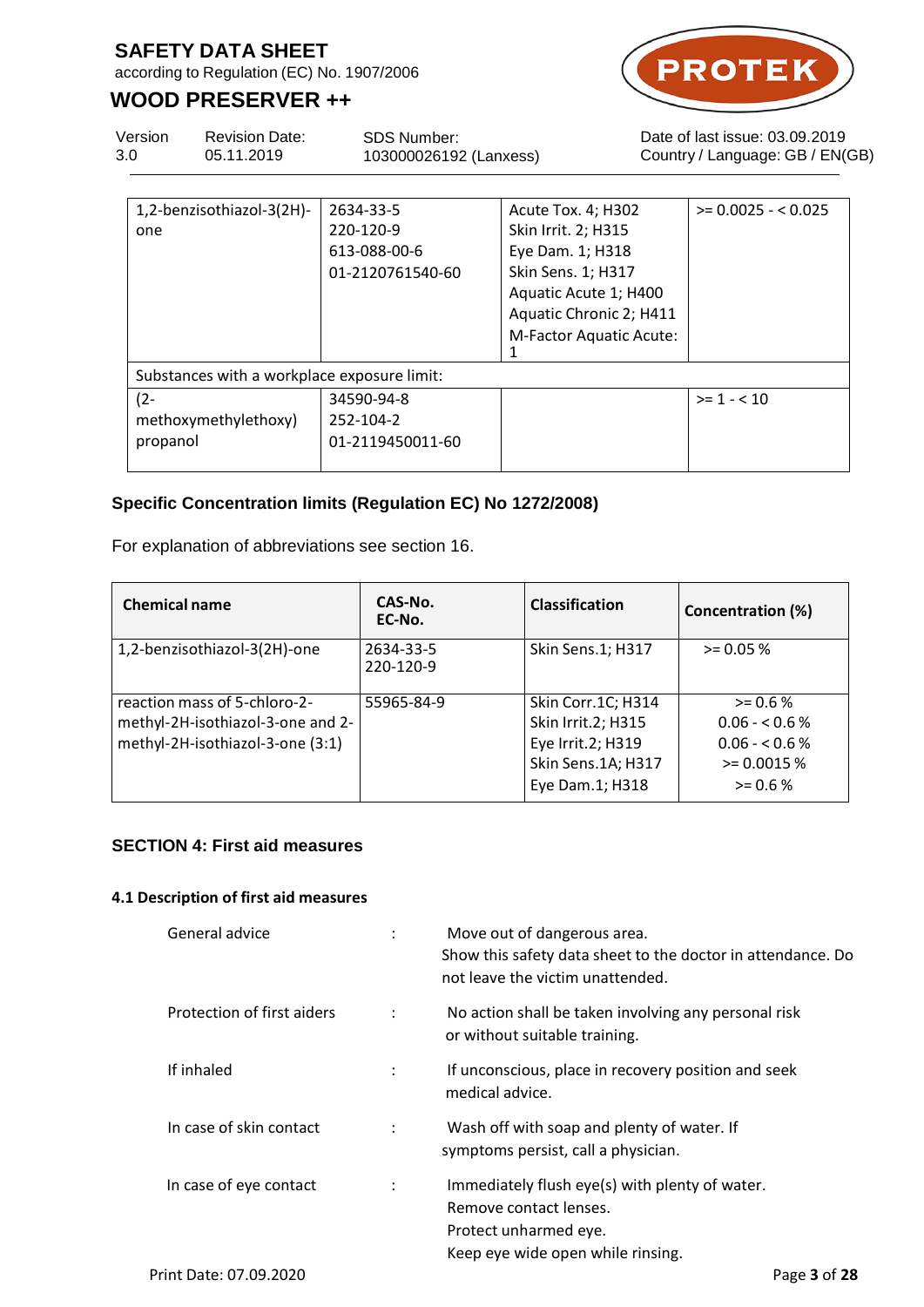according to Regulation (EC) No. 1907/2006

# **WOOD PRESERVER ++**



| Version<br>3.0 | <b>Revision Date:</b><br>05.11.2019                       | <b>SDS Number:</b>   | 103000026192 (Lanxess)                                                         | Date of last issue: 03.09.2019<br>Country / Language: GB / EN(GB)                                                                                                  |
|----------------|-----------------------------------------------------------|----------------------|--------------------------------------------------------------------------------|--------------------------------------------------------------------------------------------------------------------------------------------------------------------|
|                |                                                           |                      |                                                                                | If eye irritation persists, consult a specialist.                                                                                                                  |
|                | If swallowed                                              |                      | Keep respiratory tract clear.                                                  | Never give anything by mouth to an unconscious person.                                                                                                             |
|                |                                                           |                      | 4.2 Most important symptoms and effects, both acute and delayed                |                                                                                                                                                                    |
|                | None known.                                               |                      |                                                                                |                                                                                                                                                                    |
|                |                                                           |                      | 4.3 Indication of any immediate medical attention and special treatment needed |                                                                                                                                                                    |
|                | Treatment                                                 |                      | Treat symptomatically.                                                         |                                                                                                                                                                    |
|                | <b>SECTION 5: Firefighting measures</b>                   |                      |                                                                                |                                                                                                                                                                    |
|                | 5.1 Extinguishing media                                   |                      |                                                                                |                                                                                                                                                                    |
|                | Suitable extinguishing media                              |                      | carbon dioxide.                                                                | Use water spray, alcohol-resistant foam, dry chemical, or                                                                                                          |
|                | Unsuitable extinguishing media:                           |                      | None known.                                                                    |                                                                                                                                                                    |
|                | 5.2 Special hazards arising from the substance or mixture |                      |                                                                                |                                                                                                                                                                    |
|                | Specific hazards during firefighting                      |                      | drains or water courses.                                                       | : Do not allow run-off from firefighting to enter                                                                                                                  |
|                | Hazardous combustion products                             |                      |                                                                                | : Carbon dioxide (CO2) Carbon monoxide                                                                                                                             |
|                | 5.3 Advice for firefighters                               |                      |                                                                                |                                                                                                                                                                    |
|                | Special protective equipment for firefighters             |                      |                                                                                |                                                                                                                                                                    |
|                |                                                           |                      | firefighting if necessary.                                                     | : Wear self-contained breathing apparatus for                                                                                                                      |
|                | Further information                                       |                      |                                                                                | : Collect contaminated fire extinguishing water separately.<br>This must not be discharged into drains.<br>Fire residues and contaminated fire extinguishing water |
|                |                                                           |                      |                                                                                | must be disposed of in accordance with local regulations                                                                                                           |
|                | <b>SECTION 6: Accidental release measures</b>             |                      |                                                                                |                                                                                                                                                                    |
|                |                                                           |                      | 6.1 Personal precautions, protective equipment, and emergency procedures       |                                                                                                                                                                    |
|                | Personal precautions                                      | $\ddot{\phantom{0}}$ | Use personal protective equipment.                                             |                                                                                                                                                                    |
|                | <b>6.2 Environmental precautions</b>                      |                      |                                                                                |                                                                                                                                                                    |
|                | Print Date: 07.09.2020                                    |                      |                                                                                | Page 4 of 28                                                                                                                                                       |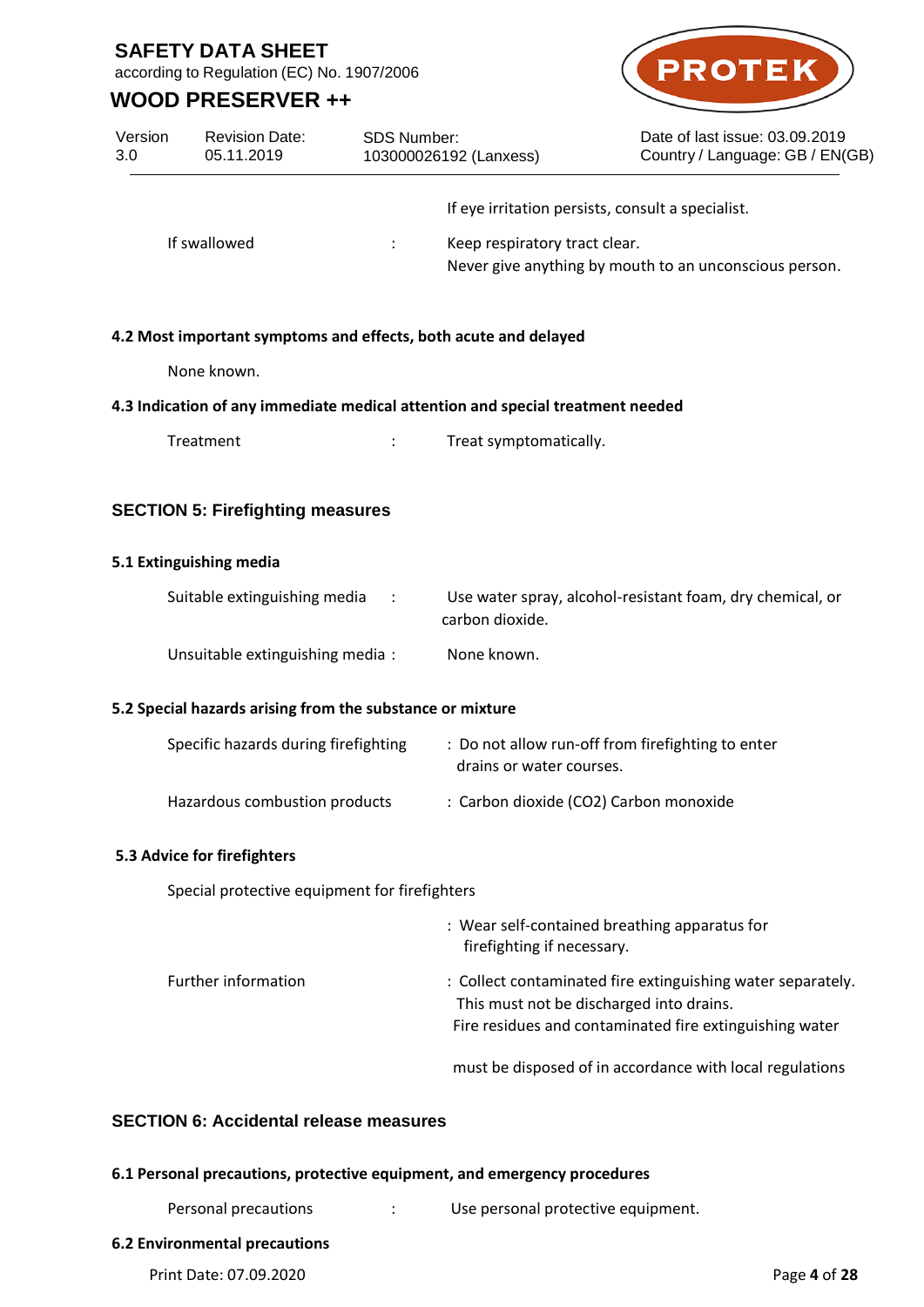according to Regulation (EC) No. 1907/2006

Revision Date:

## **WOOD PRESERVER ++**

Version



Date of last issue: 03.09.2019 Country / Language: GB / EN(GB)

| 3.0 | 05.11.2019                                               | 103000026192 (Lanxess) |                                       | Country / Language: GB / EN(G                          |
|-----|----------------------------------------------------------|------------------------|---------------------------------------|--------------------------------------------------------|
|     | Environmental precautions                                | $\ddot{\cdot}$         | Prevent product from entering drains. | Prevent further leakage or spillage if safe to do so.  |
|     |                                                          |                        | inform respective authorities.        | If the product contaminates rivers and lakes or drains |
|     | 6.3 Methods and material for containment and cleaning up |                        |                                       |                                                        |

SDS Number:

# Methods for cleaning up : Soak up with inert absorbent material (e.g. sand, silica gel, acid binder, universal binder, sawdust).

Keep in suitable, closed containers for disposal.

## **6.4 Reference to other sections**

For personal protection see section 8. For disposal considerations see section 13.

## **SECTION 7: Handling and storage**

### **7.1 Precautions for safe handling**

| Advice on safe handling | $\mathcal{L}$ | For personal protection see section 8.                       |
|-------------------------|---------------|--------------------------------------------------------------|
|                         |               | Dispose of rinse water in accordance with local and national |
|                         |               | regulations.                                                 |
|                         |               | Smoking, eating, and drinking should be prohibited in the    |
|                         |               | application area.                                            |

Advice on protection against fire and explosion

: Normal measures for preventive fire protection.

## **7.2 Conditionsfor safe storage, including any incompatibilities**

| Requirements for storage<br>areas and containers | $\ddot{\phantom{0}}$ | Keep container tightly closed in a dry and well-ventilated<br>place. Electrical installations / working materials must<br>comply with the technological safety standards. |
|--------------------------------------------------|----------------------|---------------------------------------------------------------------------------------------------------------------------------------------------------------------------|
|                                                  |                      | Containers which are opened must be carefully resealed and<br>kept upright to prevent leakage.                                                                            |
| Further information on<br>storage stability      | $\mathcal{L}$        | Stable under recommended storage conditions.                                                                                                                              |

## **7.3 Specific end use(s)**

| No data available |
|-------------------|
|                   |

## **SECTION 8: Exposure controls/personal protection**

### **8.1 Control parameters**

### **Occupational Exposure Limits**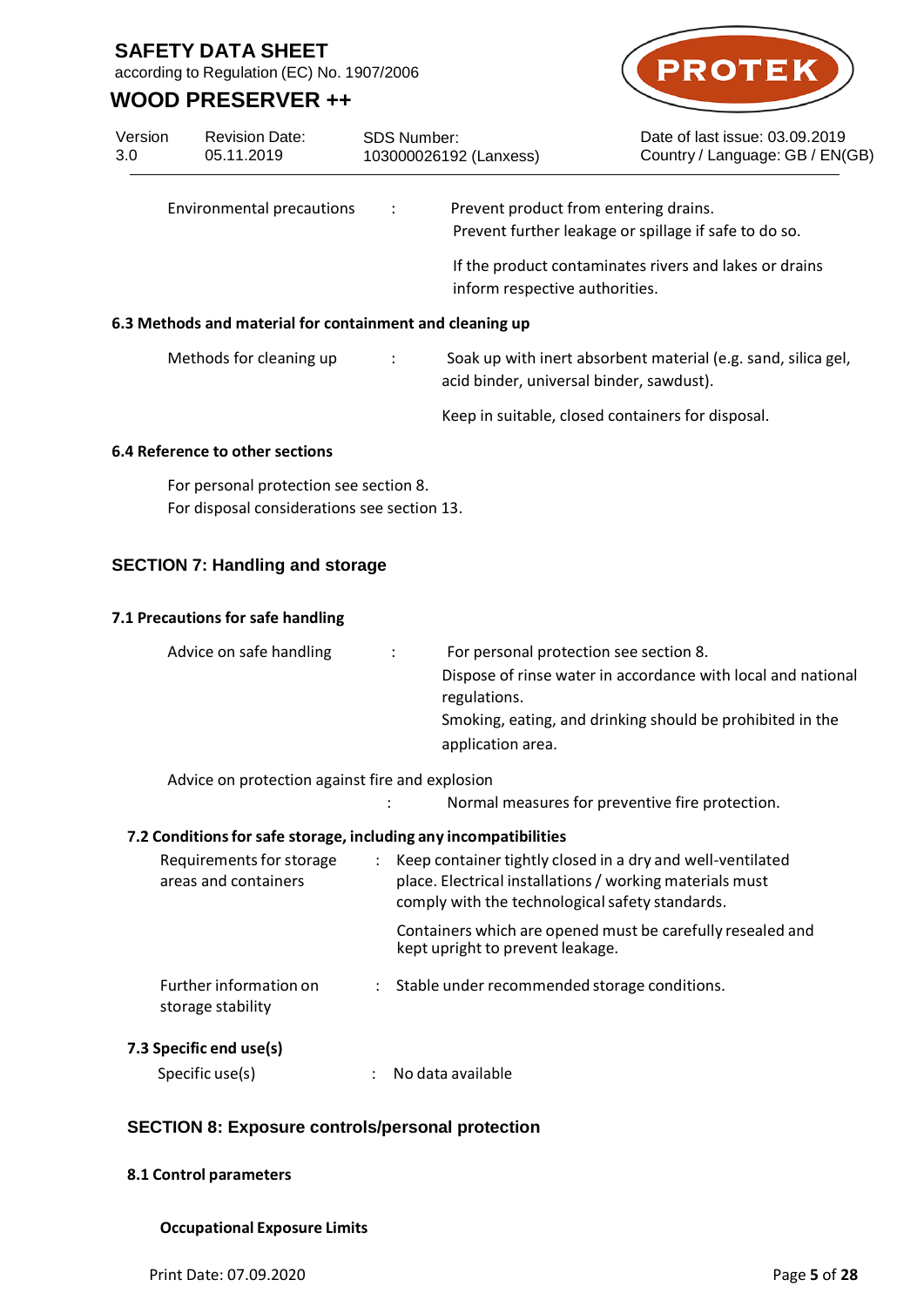according to Regulation (EC) No. 1907/2006

# **WOOD PRESERVER ++**



 $EN(GB)$ 

| Version | <b>Revision Date:</b> | SDS Number:            | Date of last issue: 03.09.2019 |
|---------|-----------------------|------------------------|--------------------------------|
| 3.0     | 05.11.2019            | 103000026192 (Lanxess) | Country / Language: GB / EN(   |

| <b>Components</b>                       | CAS-No.                                                                                                                                                                                                                                                                                    | Value type<br>(Form | <b>Control parameters</b>                                                     | <b>Basis</b> |
|-----------------------------------------|--------------------------------------------------------------------------------------------------------------------------------------------------------------------------------------------------------------------------------------------------------------------------------------------|---------------------|-------------------------------------------------------------------------------|--------------|
| (2-methoxymethlethoxy)<br>propanol      | 34590-94-8                                                                                                                                                                                                                                                                                 | <b>TWA</b>          | 50 ppm<br>308 $mg/m3$                                                         | 2000/39/EC   |
| Further information                     |                                                                                                                                                                                                                                                                                            |                     | Identifies the possibility of significant uptake through the skin, Indicative |              |
|                                         |                                                                                                                                                                                                                                                                                            | <b>TWA</b>          | 50 ppm<br>$308$ mg/m $3$                                                      | GB EH40      |
| <b>Further information</b>              | Can be absorbed through the skin. The assigned substances are those for<br>which there are concerns that dermal absorption will lead to systemic<br>toxicity., Where no specific short-term exposure limit is listed, a figure<br>three times the long-term exposure limit should be used. |                     |                                                                               |              |
| 2-ethylhexanoic acid,<br>zirconium salt | 22464-99-9                                                                                                                                                                                                                                                                                 | <b>TWA</b>          | 5<br>mg/m3                                                                    | GB EH40      |
|                                         |                                                                                                                                                                                                                                                                                            | <b>STEL</b>         | 10<br>mg/m3                                                                   | GB EH40      |

#### **8.2 Exposure controls**

#### **Engineering measures**

If user operations generate dust, fumes, gas, vapour, or mist, use process enclosures, local exhaust ventilation or other engineering controls to keep worker exposure to airborne contaminants below any recommended or statutory limits.

#### **Personal protective equipment**

| Eye protection                                     | $\ddot{\phantom{a}}$ | Tightly fitting safety goggles                                                                                                                                                                                                                                |
|----------------------------------------------------|----------------------|---------------------------------------------------------------------------------------------------------------------------------------------------------------------------------------------------------------------------------------------------------------|
| Hand protection<br>Material<br><b>Wearing Time</b> |                      | polyvinyl chloride (PVC)<br>$< 60$ min                                                                                                                                                                                                                        |
| Material<br>Wearing time                           |                      | Nitrile rubber - NBR<br>$< 60$ min                                                                                                                                                                                                                            |
| Remarks                                            |                      | The suitability for a specific workplace should be<br>discussed with the producers of the protective<br>gloves. After contamination with product change<br>the gloves immediately and dispose of them<br>according to relevant national and local regulations |
| Skin and body protection                           |                      | Impervious clothing                                                                                                                                                                                                                                           |
|                                                    |                      | Choose body protection according to the amount<br>and con-centration of the dangerous substance at<br>the workplace.                                                                                                                                          |
| Respiratory protection                             |                      | In the case of vapour formation use a respirator<br>with an ap- proved filter.                                                                                                                                                                                |
| Filter type                                        |                      | Recommended Filter type:                                                                                                                                                                                                                                      |
|                                                    |                      | Combined inorganic and acidic gas/vapour,                                                                                                                                                                                                                     |
| Print Date: 07.09.2020                             |                      | ammonia/amines, and organic vapour type (ABEK)<br>Page 6 of 28                                                                                                                                                                                                |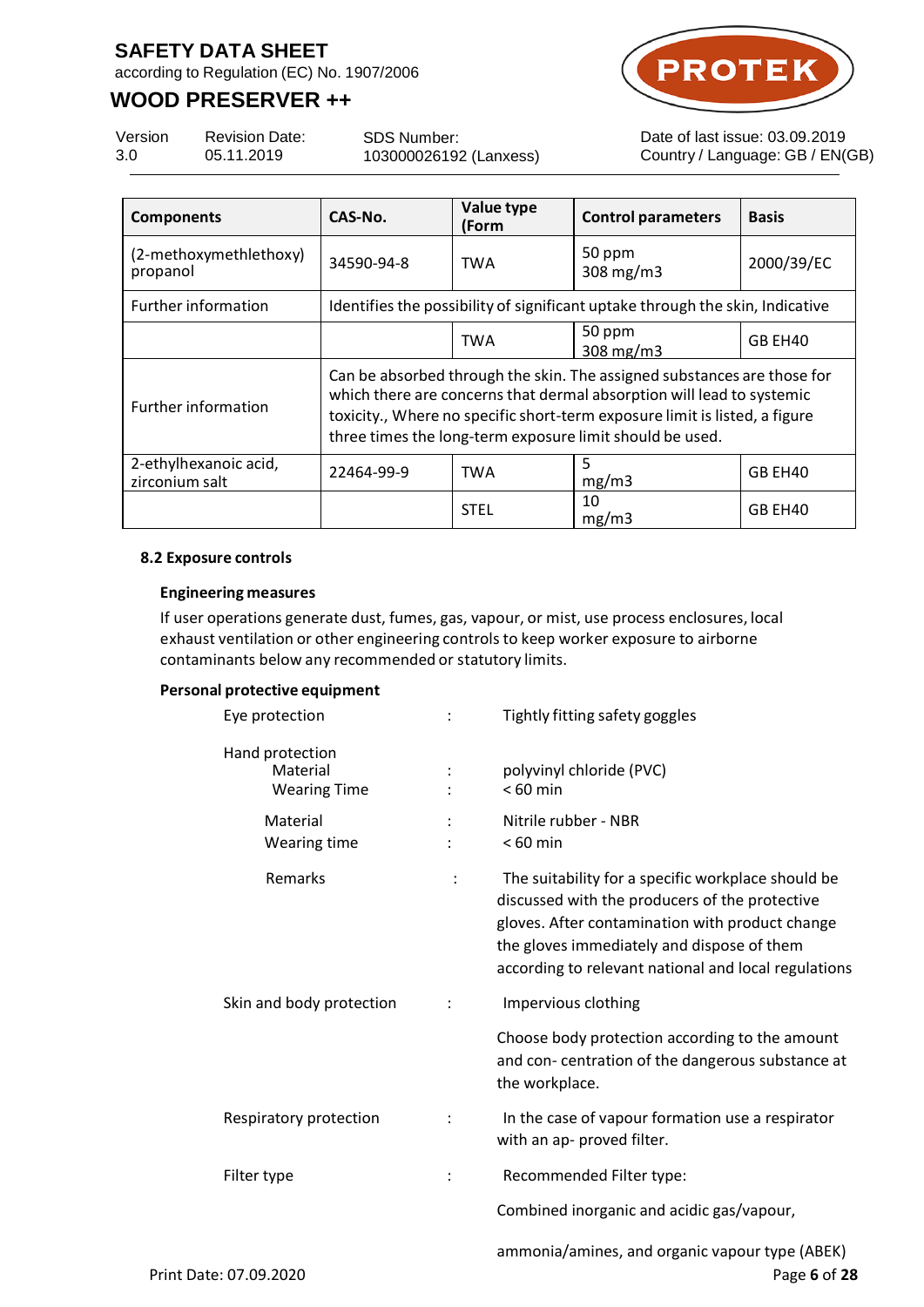according to Regulation (EC) No. 1907/2006

## **WOOD PRESERVER ++**

Version 3.0 Revision Date: 05.11.2019

SDS Number: 103000026192 (Lanxess)



Date of last issue: 03.09.2019 Country / Language: GB / EN(GB)

## **SECTION 9: Physical and chemical properties**

#### **9.1 Information on basic physical and chemical properties**

| Appearance                              |                      | Liquid                                                       |
|-----------------------------------------|----------------------|--------------------------------------------------------------|
| Colour                                  | $\ddot{\phantom{a}}$ | milky white                                                  |
| Odour                                   | $\ddot{\phantom{a}}$ | No data available                                            |
| <b>Odour Threshold</b>                  |                      | No data available                                            |
| рH                                      | ÷                    | No data available                                            |
| Melting point/freezing point            | $\ddot{\phantom{a}}$ | No data available                                            |
| Boiling point/boiling range             | $\ddot{\cdot}$       | No data available                                            |
| Flash point                             | $\ddot{\cdot}$       | >100 °C<br>Method: DIN EN ISO 2719/A, closed cup             |
| Evaporation rate                        | $\ddot{\cdot}$       | No data available                                            |
| Flammability (solid, gas)               | $\ddot{\phantom{a}}$ | No data available                                            |
| Upper explosion limit                   | $\ddot{\phantom{a}}$ | No data available                                            |
| Lower explosion limit                   | $\ddot{\phantom{a}}$ | No data available                                            |
| Vapour pressure                         | $\ddot{\cdot}$       | No data available                                            |
| Relative vapour density                 | ÷                    | No data available                                            |
| Relative density                        | ÷                    | No data available                                            |
| Density                                 | ÷                    | 1.007 g/cm <sup>3</sup> (20 °C)                              |
| Solubility(ies)                         | ÷                    | No data available                                            |
| Miscibility with water                  | ÷                    | completely miscible                                          |
| Partition coefficient: n- octanol/water |                      |                                                              |
|                                         |                      | No data available                                            |
| Ignition temperature                    |                      | >600 °C<br>Method: Regulation (EC) No. 440/2008, Annex, A.15 |
| Decomposition temperature               | $\ddot{\phantom{0}}$ | No data available                                            |
| Viscosity                               |                      |                                                              |
| Viscosity, dynamic :                    |                      | 2 mPa.s (20 °C) Method: DIN 53019                            |
| <b>Explosive properties</b>             | $\ddot{\phantom{0}}$ | No data available                                            |
| Oxidizing properties                    |                      | No data available                                            |

Print Date: 07.09.2020 Page **7** of **28**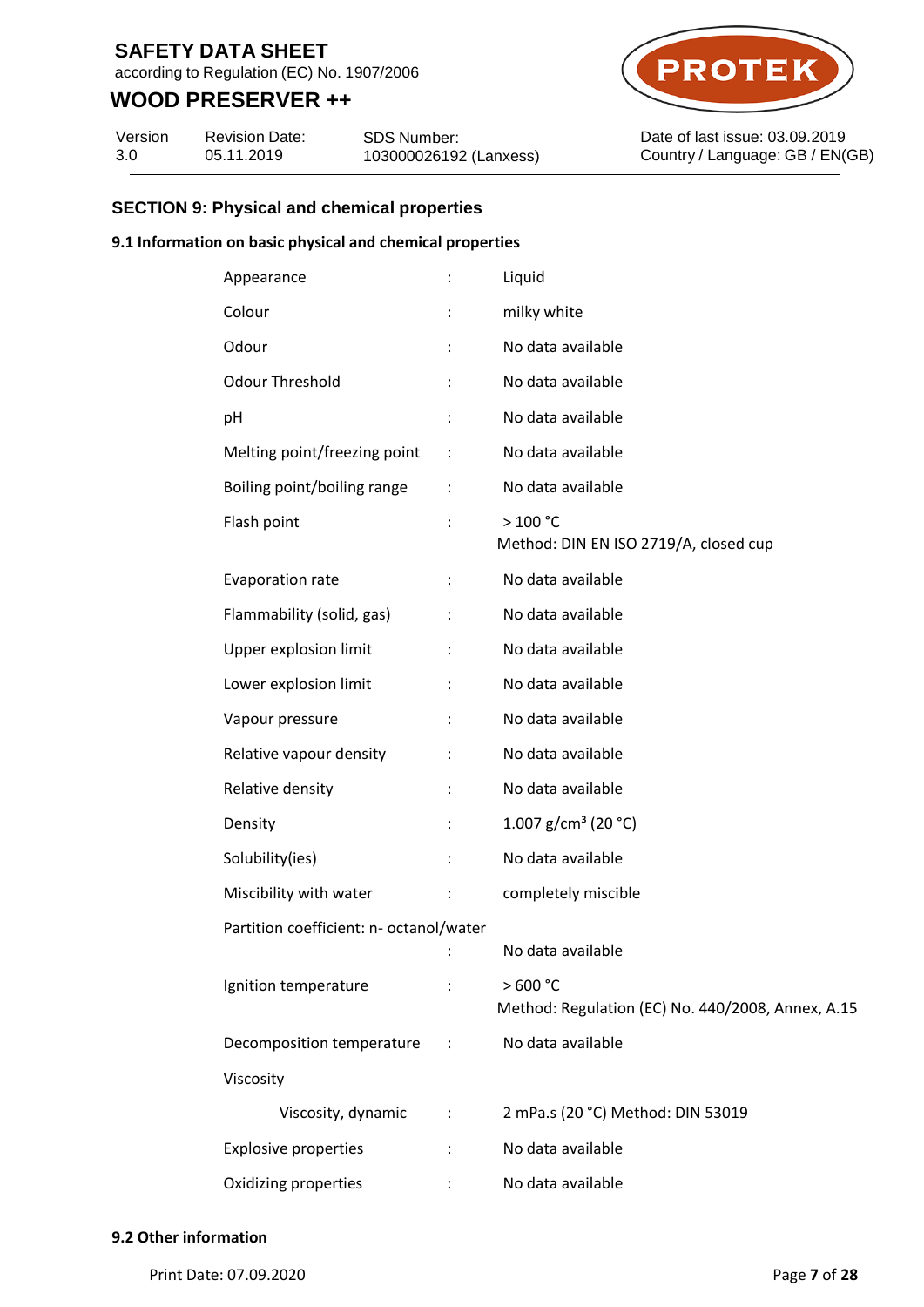according to Regulation (EC) No. 1907/2006

# **WOOD PRESERVER ++**



Date of last issue: 03.09.2019 Country / Language: GB / EN(GB)

Version 3.0 Revision Date: 05.11.2019

SDS Number: 103000026192 (Lanxess)

No data available

## **SECTION 10: Stability and reactivity**

### **10.1 Reactivity**

No specific test data related to reactivity available for this product or its ingredients.

#### **10.2 Chemical stability**

Stable under normal conditions.

### **10.3 Possibility of hazardous reactions**

| Hazardous reactions | Under normal conditions of storage and use, |
|---------------------|---------------------------------------------|
|                     | hazardous reactions will not occur.         |

### **10.4 Conditions to avoid**

Conditions to avoid in the set of the South Conditions to avoid

#### **10.5 Incompatible materials**

| Materials to avoid | No specific data. |
|--------------------|-------------------|
|                    |                   |

### **10.6 Hazardous decomposition products**

No hazardous decomposition products are known.

### **SECTION 11: Toxicological information**

### **11.1 Information on toxicological effects**

### **Acute toxicity**

### **Product:**

| Acute inhalation toxicity | : Acute toxicity estimate: $>$ 5 mg/l |
|---------------------------|---------------------------------------|
|                           | Exposure time: 4 h                    |
|                           | Test atmosphere: dust/mist            |
|                           | Method: Calculation method            |
|                           |                                       |

#### **Components:**

### **3-iodo-2-propynyl butylcarbamate:**

| Acute oral toxicity       | LD50 (Rat): > 300 - 500 mg/kg<br>Method: OECD Test Guideline 423                                                              |              |
|---------------------------|-------------------------------------------------------------------------------------------------------------------------------|--------------|
| Acute inhalation toxicity | LC50 (Rat, male and female): 0.67 mg/l<br>Exposure time: 4 h<br>Test atmosphere: dust/mist<br>Method: OECD Test Guideline 403 |              |
| Acute dermal toxicity     | LD50 (Rat, male and female): $>$ 5,000 mg/kg<br>Method: OECD Test Guideline 402                                               |              |
| Print Date: 07.09.2020    |                                                                                                                               | Page 8 of 28 |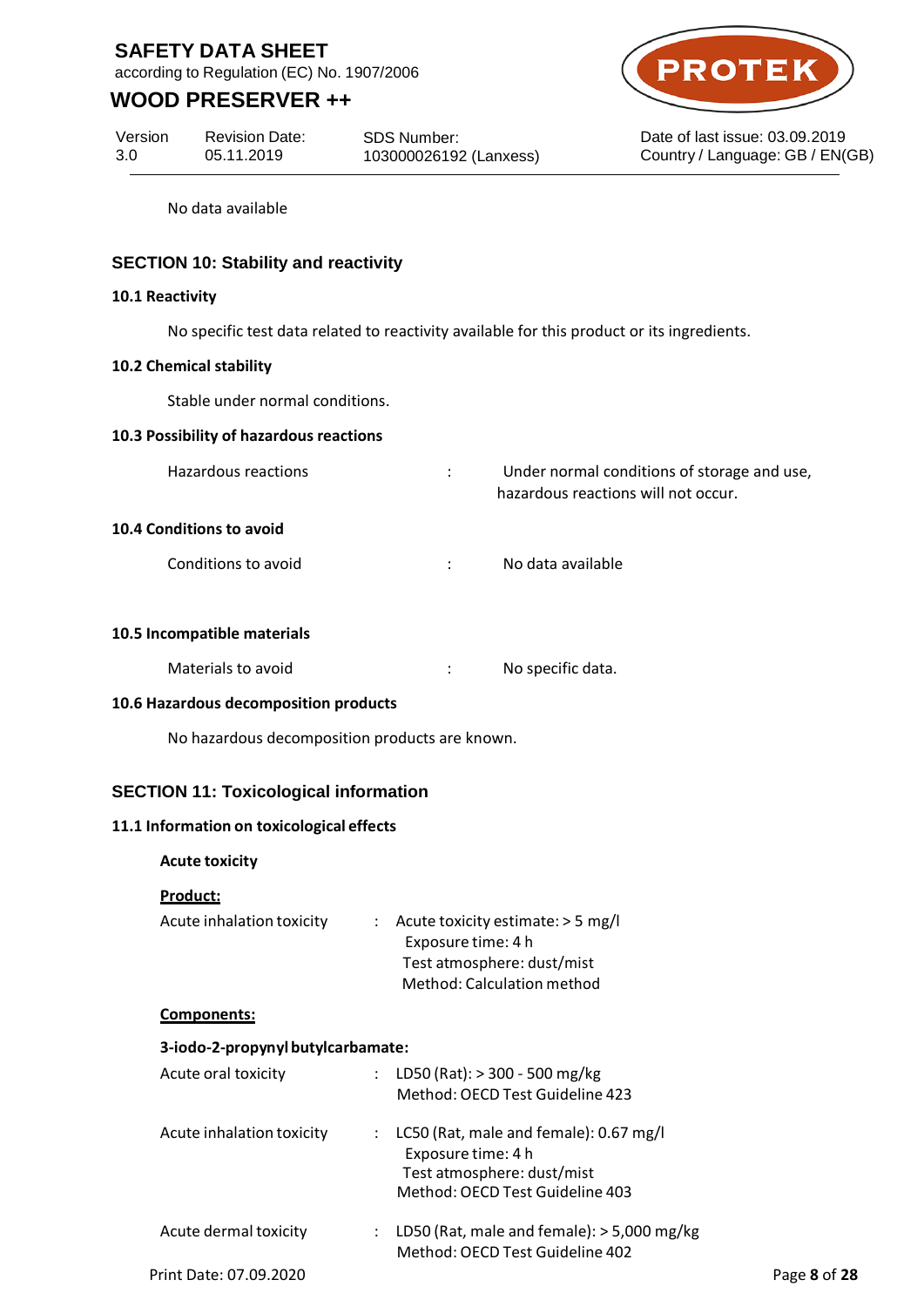according to Regulation (EC) No. 1907/2006

# **WOOD PRESERVER ++**



Date of last issue: 03.09.2019 Country / Language: GB / EN(GB)

Version 3.0 Revision Date: 05.11.2019 SDS Number: 103000026192 (Lanxess)

> GLP: yes Remarks: Extrapolation according to Regulation (EC) No. 440/2008

## **2-ethylhexanoic acid, zirconium salt:**

| Acute oral toxicity           |                      | LD50 (Rat, female): $>$ 5,000 mg/kg<br>Method: OECD Test Guideline 423<br>GLP: yes                                                                                                                                                            |
|-------------------------------|----------------------|-----------------------------------------------------------------------------------------------------------------------------------------------------------------------------------------------------------------------------------------------|
| Acute inhalation toxicity     | ÷                    | LCO (Rat, male and female): > 4.3 mg/l<br>Exposure time: 4 h<br>Test atmosphere: dust/mist<br>Method: OECD Test Guideline 436<br>GLP: yes                                                                                                     |
| Acute dermal toxicity         |                      | Remarks: Highest producible concentration.<br>LD50 (Rat, male and female): > 5,000 mg/kg<br>Method: OECD Test Guideline 402<br>GLP: yes<br>Remarks: Extrapolation according to Regulation (EC) No.<br>440/2008                                |
| tebuconazole (ISO):           |                      |                                                                                                                                                                                                                                               |
| Acute oral toxicity           |                      | LD50 (Rat, male): 4,000 mg/kg                                                                                                                                                                                                                 |
|                               |                      | LD50 (Rat, female): 1,700 mg/kg                                                                                                                                                                                                               |
| Acute inhalation toxicity     | ÷                    | LC50 (Rat): $>$ 5.093 mg/l<br>Exposure time: 4 h<br>Test atmosphere: dust/mist<br>Method: OECD Test Guideline 403<br>Assessment: The substance or mixture has no acute inhala-<br>tion toxicity<br>Remarks: Highest producible concentration. |
| Acute dermal toxicity         | $\ddot{\phantom{0}}$ | LD50 (Rat, male and female): > 5,000 mg/kg                                                                                                                                                                                                    |
| permethrin (ISO):             |                      |                                                                                                                                                                                                                                               |
| Acute oral toxicity           |                      | LD50 (Rat): 1,479 mg/kg                                                                                                                                                                                                                       |
| Acute inhalation toxicity     |                      | LC0 (Rat): 0.599 mg/l<br>Exposure time: 4 h<br>Test atmosphere: dust/mist<br>Remarks: Highest producible concentration.                                                                                                                       |
| Acute dermal toxicity         | $\ddot{\cdot}$       | LD50 (Rat): > 2,000 mg/kg                                                                                                                                                                                                                     |
| 1,2-benzisothiazol-3(2H)-one: |                      |                                                                                                                                                                                                                                               |
| Acute oral toxicity           |                      | LD50 (Rat, male and female): 490 mg/kg<br>Method: OECD Test Guideline 401                                                                                                                                                                     |
| Acute dermal toxicity         |                      | LD0 (Rat, male and female): $>$ 5,000 mg/kg<br>Method: OECD Test Guideline 402                                                                                                                                                                |
| Print Date: 07.09.2020        |                      | Page 9 of 28                                                                                                                                                                                                                                  |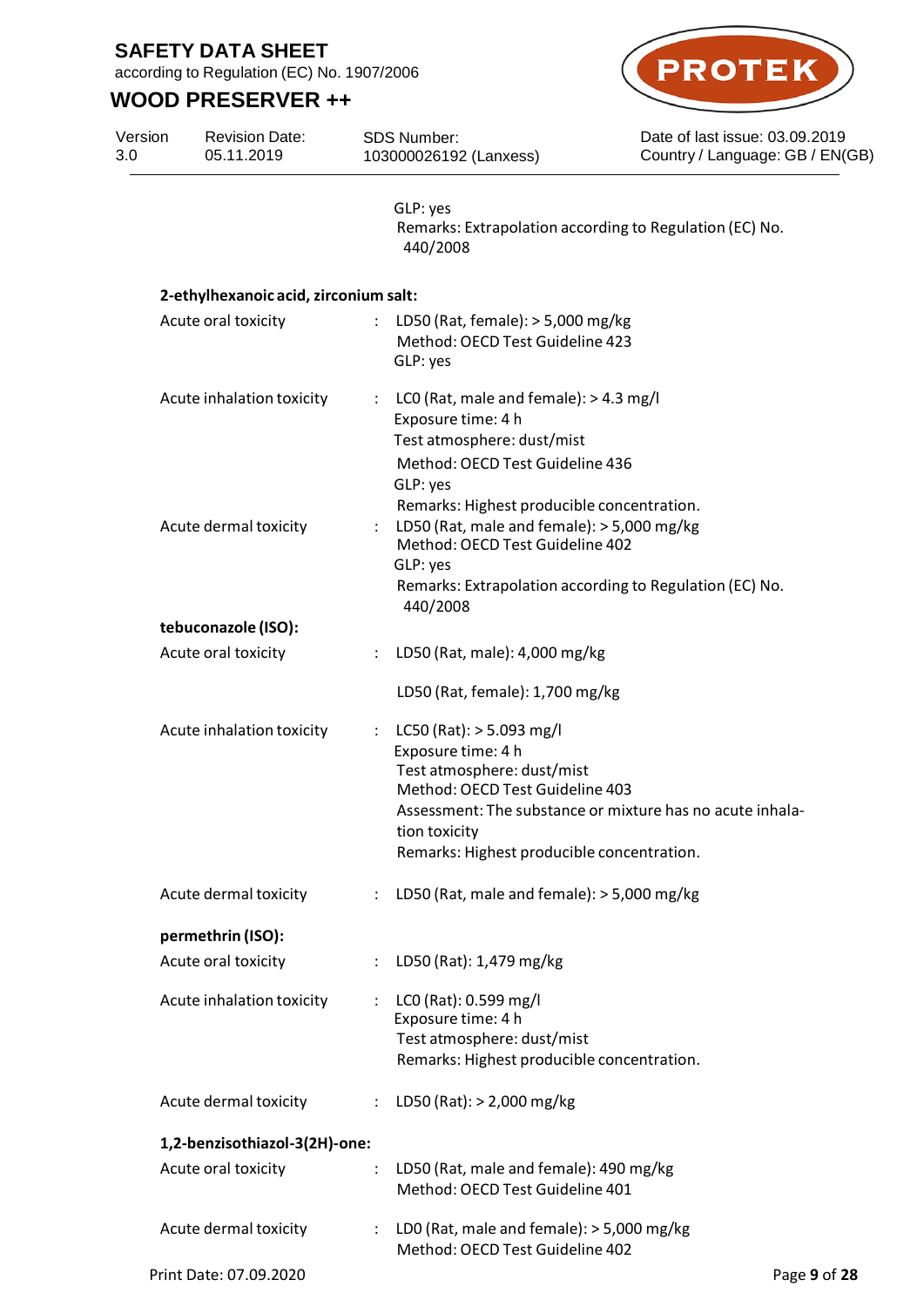according to Regulation (EC) No. 1907/2006



|                | <b>WOOD PRESERVER ++</b>                                                         |                                                                                                                                                                                                                                      |                                                                                                                     |
|----------------|----------------------------------------------------------------------------------|--------------------------------------------------------------------------------------------------------------------------------------------------------------------------------------------------------------------------------------|---------------------------------------------------------------------------------------------------------------------|
| Version<br>3.0 | <b>Revision Date:</b><br>05.11.2019                                              | <b>SDS Number:</b><br>103000026192 (Lanxess)                                                                                                                                                                                         | Date of last issue: 03.09.2019<br>Country / Language: GB / EN(GB)                                                   |
|                |                                                                                  | toxicity<br>440/2008                                                                                                                                                                                                                 | Assessment: The substance or mixture has no acute dermal<br>Remarks: Extrapolation according to Regulation (EC) No. |
| (3:1):         |                                                                                  |                                                                                                                                                                                                                                      | reaction mass of 5-chloro-2-methyl-2H-isothiazol-3-one and 2-methyl-2H-isothiazol-3-one                             |
|                | Acute inhalation toxicity                                                        | : LC50 (Rat): 0.31 mg/l<br>Exposure time: 4 h<br>Test atmosphere: dust/mist                                                                                                                                                          |                                                                                                                     |
|                | (2-methoxymethylethoxy) propanol:                                                |                                                                                                                                                                                                                                      |                                                                                                                     |
|                | Acute oral toxicity                                                              | : LD50 (Rat, male and female): $>$ 5,000 mg/kg<br>Method: OECD Test Guideline 401<br>GLP: no                                                                                                                                         |                                                                                                                     |
|                | Acute inhalation toxicity                                                        | : LC50 (Rat, male and female): $> 1.667$ mg/l<br>Exposure time: 7 h<br>Test atmosphere: vapour<br>Method: OECD Test Guideline 403<br>GLP: no<br>toxicity<br>Remarks: Dosage caused no mortality<br>Highest producible concentration. | Assessment: The substance or mixture has no acute inhalation                                                        |
|                | Acute dermal toxicity                                                            | LD50 (Rabbit, male): 9,510 mg/kg<br>÷<br>Method: OECD Test Guideline 402<br>GLP: no                                                                                                                                                  |                                                                                                                     |
|                | <b>Skin corrosion/irritation</b>                                                 |                                                                                                                                                                                                                                      |                                                                                                                     |
|                | Components:                                                                      |                                                                                                                                                                                                                                      |                                                                                                                     |
|                | 3-iodo-2-propynyl butylcarbamate:                                                |                                                                                                                                                                                                                                      |                                                                                                                     |
|                | Species: Rabbit<br>Method: OECD Test Guideline 404<br>Result: No skin irritation |                                                                                                                                                                                                                                      |                                                                                                                     |

#### **2-ethylhexanoic acid, zirconium salt:**

Species: Rabbit Method: OECD Test Guideline 404 Result: No skin irritation

## **tebuconazole (ISO):**

Assessment: No skin irritation

### **permethrin (ISO):**

Species: Rabbit Result: No skin irritation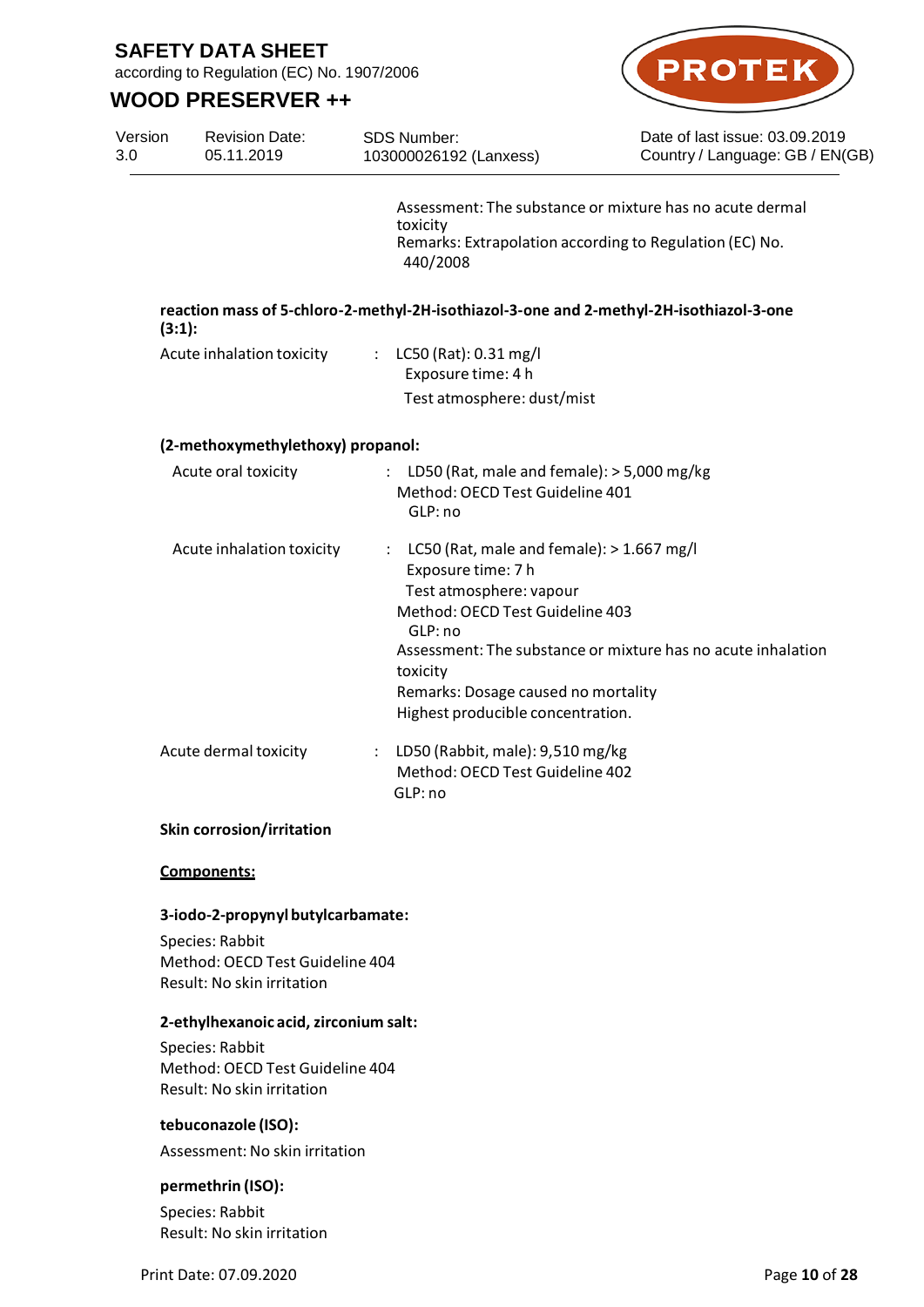according to Regulation (EC) No. 1907/2006

## **WOOD PRESERVER ++**

Version 3.0 Revision Date: 05.11.2019

SDS Number: 103000026192 (Lanxess)



Date of last issue: 03.09.2019 Country / Language: GB / EN(GB)

### **1,2-benzisothiazol-3(2H)-one:**

Species: Rabbit Method: OECD Test Guideline 404 Result: No skin irritation

**reaction mass of 5-chloro-2-methyl-2H-isothiazol-3-one and 2-methyl-2H-isothiazol-3-one (3:1):** Assessment: Causes burns.

#### **(2-methoxymethylethoxy) propanol:**

Species: Rabbit Method: OECD Test Guideline 404 Result: No skin irritation GLP: no

#### **Serious eye damage/eye irritation**

#### **Components:**

### **3-iodo-2-propynyl butylcarbamate:**

Species: Rabbit Method: OECD Test Guideline 405 Result: Risk of serious damage to eyes.

### **2-ethylhexanoic acid, zirconium salt:**

Species: Rabbit Method: OECD Test Guideline 405 Result: No eye irritation

#### **tebuconazole (ISO):**

Species: Rabbit Method: OECD Test Guideline 405 Result: No eye irritation

### **permethrin (ISO):**

Species: Rabbit Result: No eye irritation

### **1,2-benzisothiazol-3(2H)-one:**

Species: Rabbit Method: EPA OPP 81-4 Result: Risk of serious damage to eyes.

**reaction mass of 5-chloro-2-methyl-2H-isothiazol-3-one and 2-methyl-2H-isothiazol-3-one (3:1):** Remarks: Risk of serious damage to eyes.

#### **(2-methoxymethylethoxy) propanol:**

Species: Rabbit Method: Draize Test Result: No eye irritation GLP: no

#### **Respiratory or skin sensitisation**

### **Components:**

Print Date: 07.09.2020 Page **11** of **28 3-iodo-2-propynyl butylcarbamate:**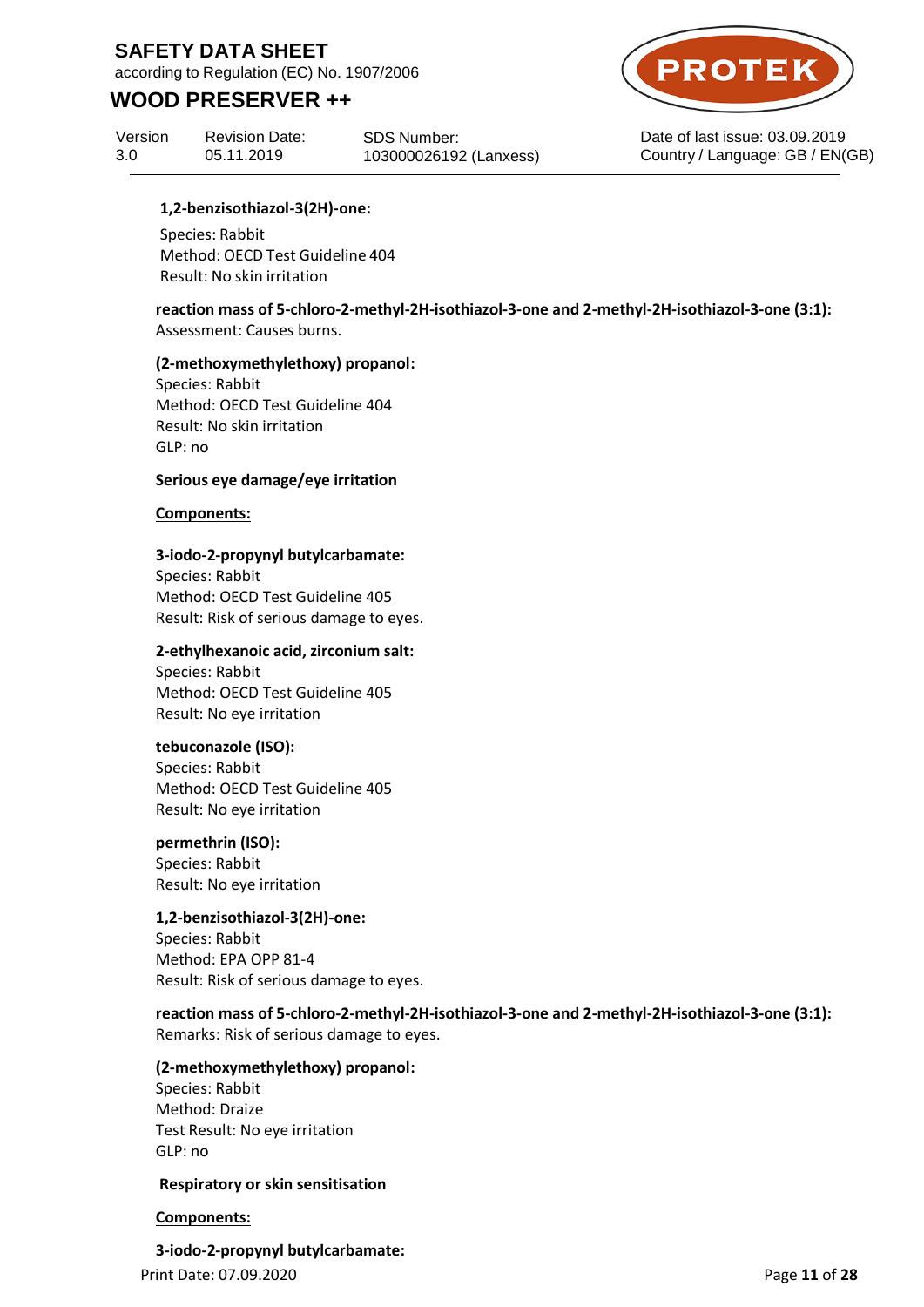according to Regulation (EC) No. 1907/2006

## **WOOD PRESERVER ++**

Version 3.0 Revision Date: 05.11.2019

SDS Number: 103000026192 (Lanxess)



Date of last issue: 03.09.2019 Country / Language: GB / EN(GB)

Exposure routes: Skin contact Species: Guinea pig Method: OECD Test Guideline 406 Result: May cause sensitisation by skin contact.

### **2-ethylhexanoic acid, zirconium salt:**

Exposure routes: Skin contact Species: Guinea pig Method: OECD Test Guideline 406 Result: Did not cause sensitisation on laboratory animals. GLP: no

### **tebuconazole (ISO):**

Exposure routes: Skin contact Species: Guinea pig Method: OECD Test Guideline 406 Result: Does not cause skin sensitisation.

permethrin (ISO):

**Exposure routes: Skin contact** Species: Guinea pig Method: OECD Test Guideline 406 Result: May cause sensitisation by skin contact.

### **1,2-benzisothiazol-3(2H)-one:**

Exposure routes: Skin contact Species: Guinea pig Method: OECD Test Guideline 406 Result: May cause sensitisation by skin contact.

### **reaction mass of 5-chloro-2-methyl-2H-isothiazol-3-one and 2-methyl-2H-isothiazol-3-one (3:1):**

Exposure routes: Dermal Species: Guinea pig Result: May cause sensitisation by skin contact.

### **(2-methoxymethylethoxy) propanol:**

Exposure routes: Skin contact Species: Humans Result: Not a skin sensitizer. GLP: no remarks: Patch test on human volunteers did not demonstrate sensitisation properties.

### **Germ cell mutagenicity**

**Components:**

# **3-iodo-2-propynyl butylcarbamate:**

Genotoxicity in vitro : Test system: Bacteria Method: OECD Test Guideline 471 Result: negative

> Test system: Mammalian-Animal Method: OECD Test Guideline 476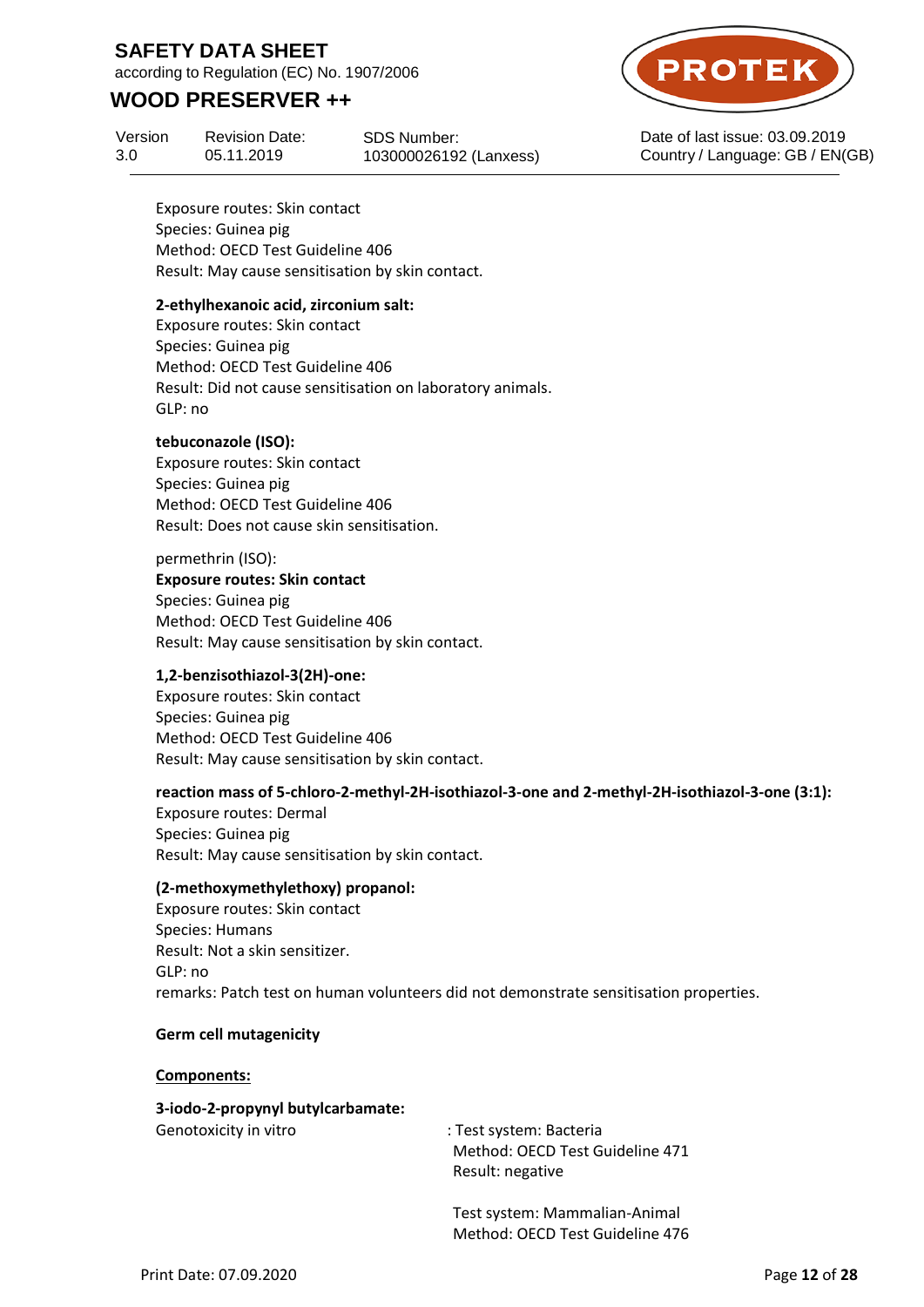Version 3.0

according to Regulation (EC) No. 1907/2006

Revision Date: 05.11.2019

SDS Number:

103000026192 (Lanxess)

# **WOOD PRESERVER ++**



Date of last issue: 03.09.2019 Country / Language: GB / EN(GB)

|                                       | Result: negative                                                                                                                                                     |
|---------------------------------------|----------------------------------------------------------------------------------------------------------------------------------------------------------------------|
|                                       | Test system: Mammalian-Animal<br>Method: OECD Test Guideline 473<br>Result: negative                                                                                 |
| 2-ethylhexanoic acid, zirconium salt: |                                                                                                                                                                      |
| Genotoxicity in vitro                 | : Test system: Mammalian-Animal<br>Metabolic activation: with and without metabolic<br>activation<br>Method: OECD Test Guideline 473<br>Result: negative<br>GLP: yes |
|                                       | Test system: Mammalian-Animal<br>Metabolic activation: with and without metabolic<br>activation<br>Method: OECD Test Guideline 476<br>Result: negative<br>GLP: yes   |
|                                       | Test system: Bacteria<br>Metabolic activation: with and without metabolic<br>activation<br>Method: OECD<br>Test Guideline 471<br>Result: negative                    |
| Genotoxicity in vivo                  | GLP: yes<br>Species: Mammalian-Animal<br><b>Application Route: Oral</b><br>Method: OECD<br><b>Test Guideline 474</b><br>Result: negative                             |
| tebuconazole (ISO):                   |                                                                                                                                                                      |
| Genotoxicity in vitro                 | : Test system: Mammalian-Animal<br>Metabolic activation: with and without metabolic<br>activation<br>Method: OECD<br><b>Test Guideline 482</b><br>Result: negative   |
|                                       | Test system: Mammalian-Animal<br>Metabolic activation: with and without metabolic<br>activation<br>Method: OECD Test Guideline 479<br>Result: negative               |
| Genotoxicity in vivo                  | : Species: Mammalian-Animal<br>Method: OECD Test Guideline 474<br>Result: negative                                                                                   |
|                                       | Species: Mammalian-Animal<br>Method: OECD Test Guideline 478                                                                                                         |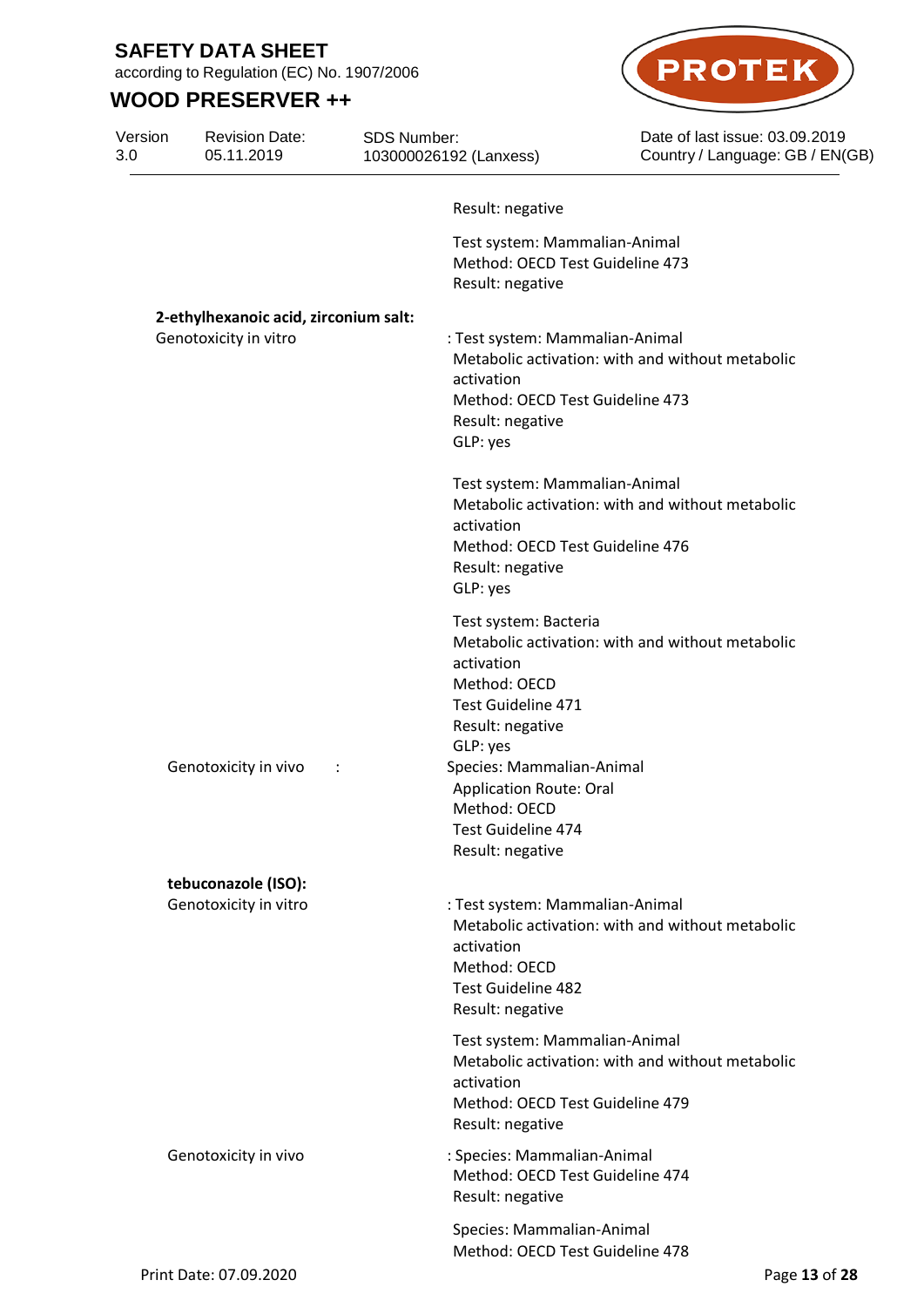according to Regulation (EC) No. 1907/2006

# **WOOD PRESERVER ++**



| Version<br>3.0 | <b>Revision Date:</b><br>05.11.2019                        | SDS Number:<br>103000026192 (Lanxess)                                                                   | Date of last issue: 03.09.2019<br>Country / Language: GB / EN(GB)                         |
|----------------|------------------------------------------------------------|---------------------------------------------------------------------------------------------------------|-------------------------------------------------------------------------------------------|
|                |                                                            | Result: negative                                                                                        |                                                                                           |
|                | permethrin (ISO):                                          |                                                                                                         |                                                                                           |
|                | Genotoxicity in vitro                                      | genetic toxicological tests.                                                                            | : Remarks: Not mutagenic in a standard battery of                                         |
|                | 1,2-benzisothiazol-3(2H)-one:                              |                                                                                                         |                                                                                           |
|                | Genotoxicity in vitro                                      | : Test system: Bacteria<br>activation<br>Method: OECD Test Guideline 471<br>Result: negative            | Metabolic activation: with and without metabolic                                          |
|                |                                                            | Test system: mouse lymphoma cells<br>activation<br>Method: OECD Test Guideline 476<br>Result: negative  | Metabolic activation: with and without metabolic                                          |
|                |                                                            | Test system: Human lymphocytes<br>activation<br>Method: OECD Test Guideline 473<br>Result: negative     | Metabolic activation: with and without metabolic                                          |
|                | Genotoxicity in vivo                                       | Method: OECD Test Guideline 486<br>Result: negative                                                     | : Species: Rat (male) Application Route: Oral                                             |
|                |                                                            | Method: OECD Test Guideline 474<br>Result: negative                                                     | Species: Mouse (male and female) Application Route: Oral                                  |
|                | (2-methoxymethylethoxy) propanol:<br>Genotoxicity in vitro | : Test Type: Ames test<br>activation<br>Method: OECD Test Guideline 471<br>Result: negative<br>GLP: yes | Test system: Salmonella typhimurium<br>Metabolic activation: with and without metabolic   |
|                |                                                            | Test Type: Ames test<br>Test system: Escherichia coli<br>activation                                     | Metabolic activation: with and without metabolic                                          |
|                |                                                            | Method: OECD Test Guideline 471<br>Result: negative<br>GLP: yes                                         |                                                                                           |
|                |                                                            |                                                                                                         | Test Type: Chromosome aberration test in vitro<br>Test system: Chinese hamster lung cells |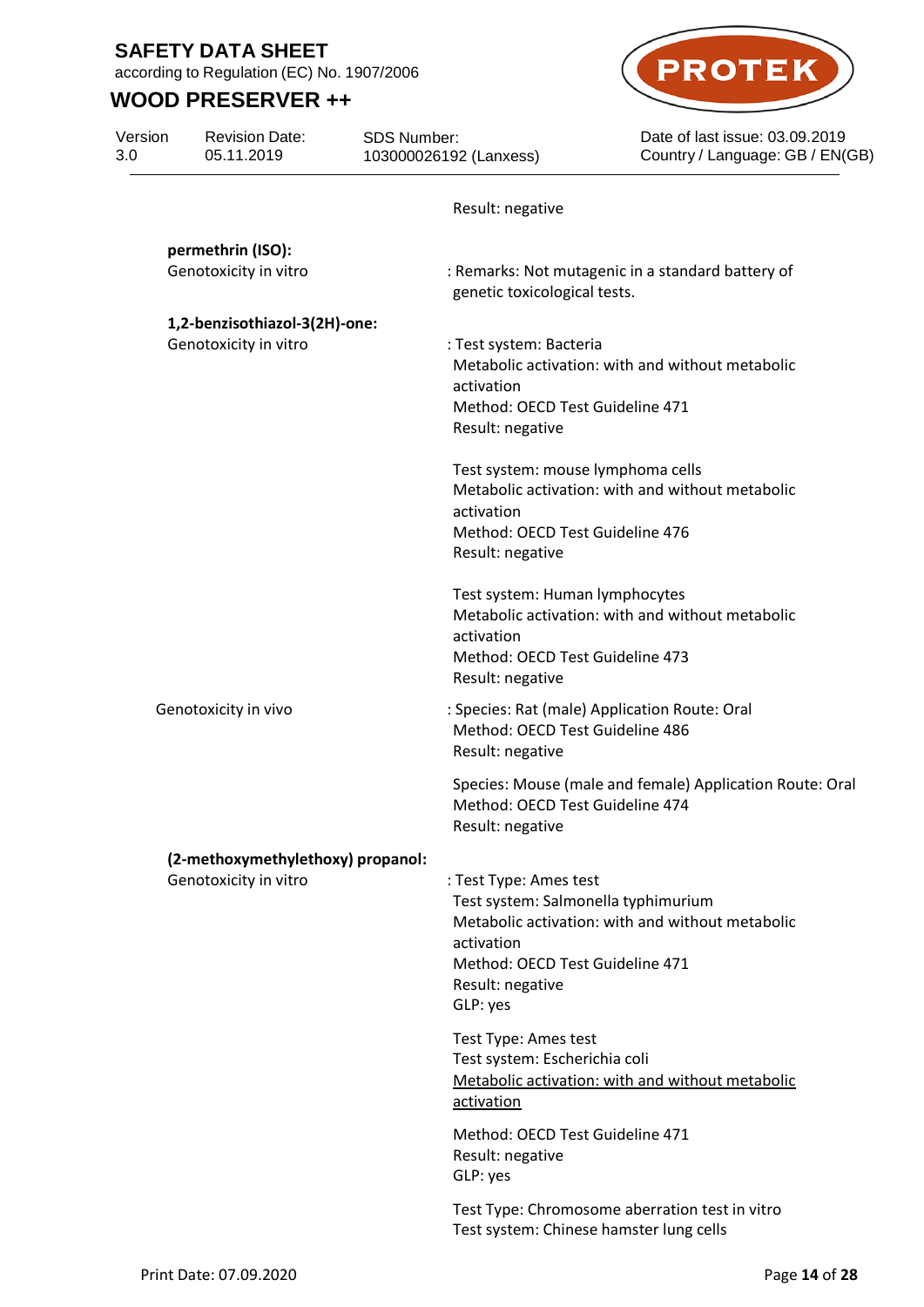according to Regulation (EC) No. 1907/2006

# **WOOD PRESERVER ++**

Version 3.0 05.11.2019

Revision Date: SDS Number: 103000026192 (Lanxess)



Date of last issue: 03.09.2019 Country / Language: GB / EN(GB)

Metabolic activation: with and without metabolic activation Method: OECD Test Guideline 473 Result: negative GLP: yes

Test Type: In vitro mammalian cell gene mutation test Test system: Chinese hamster fibroblasts Metabolic activation: with and without metabolic activation Method: OECD Test Guideline 476 Result: negative GLP: No information available. Remarks: Test results on an analogous product

#### **Carcinogenicity**

#### **Components:**

**permethrin (ISO):** Remarks: No known significant effects or critical hazards.

### **Reproductive toxicity**

### **Components:**

| 2-ethylhexanoic acid, zirconium salt:                 |                                                                                                                                                                        |
|-------------------------------------------------------|------------------------------------------------------------------------------------------------------------------------------------------------------------------------|
| Effects on fertility                                  | : Species: Rat, female<br><b>Application Route: Oral</b><br>Dose: 100 milligram per kilogram<br>Duration of Single Treatment: 21 d<br>Symptoms: NOAEL: Foetotoxic      |
|                                                       | Species: Rat, female<br><b>Application Route: Oral</b><br>Dose: 250 milligram per kilogram<br>Duration of Single Treatment: 21 d<br>Symptoms: NOAEL: Maternal toxicity |
| Reproductive toxicity - Assessment                    | : Some evidence of adverse effects on development,<br>based on animal experiments.                                                                                     |
| permethrin (ISO):                                     |                                                                                                                                                                        |
| Effects on fertility                                  | : Remarks: No known significant effects or critical hazards.                                                                                                           |
| Effects on foetal development                         | : Remarks: No known significant effects or critical hazards.                                                                                                           |
| 1,2-benzisothiazol-3(2H)-one:<br>Effects on fertility | : Species: Rat, female<br><b>Application Route: Oral</b><br>General Toxicity - Parent: NOAEL: 112 mg/kg body weight                                                    |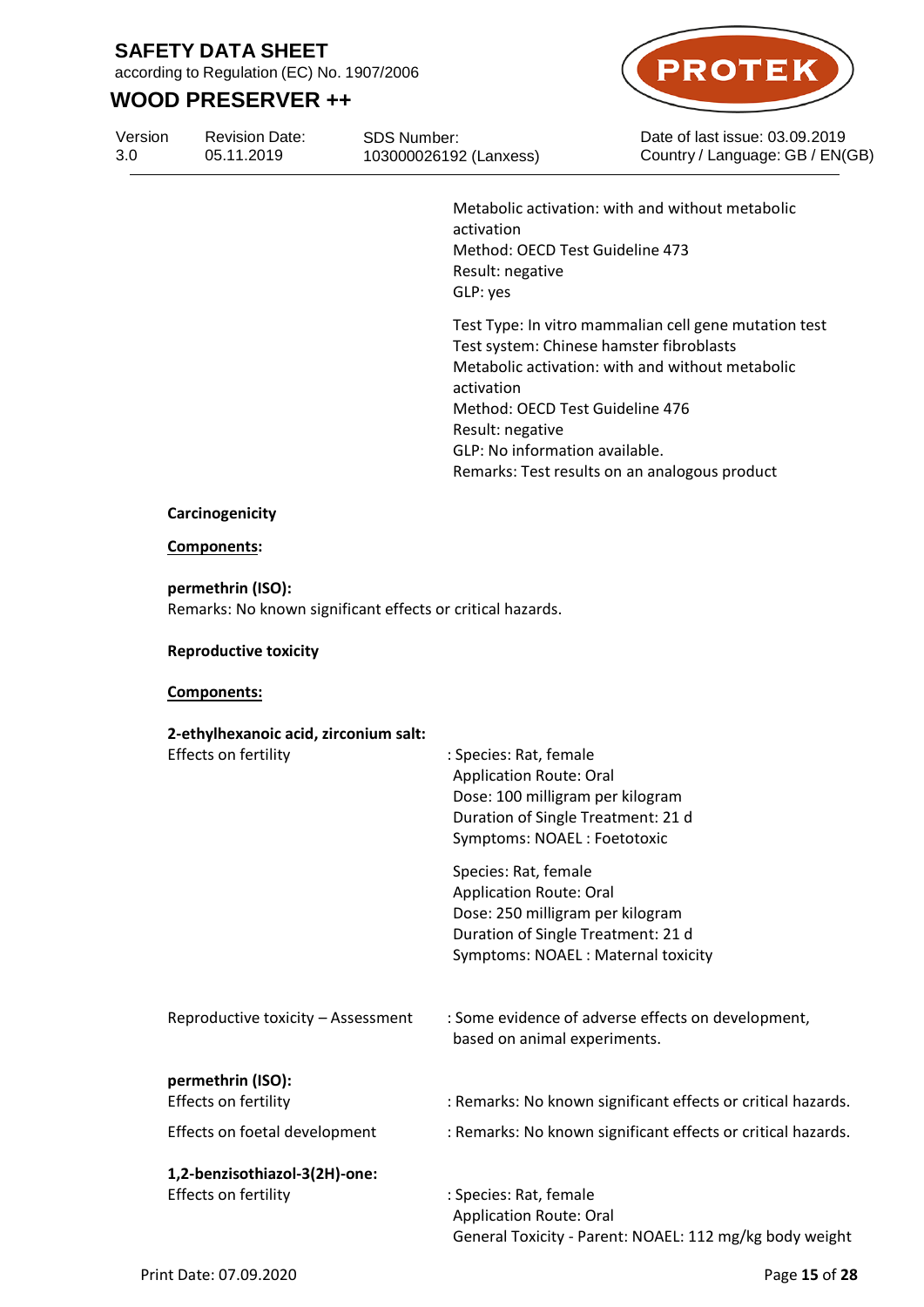according to Regulation (EC) No. 1907/2006

Revision Date:

SDS Number:

## **WOOD PRESERVER ++**

Version



Date of last issue: 03.09.2019 Country / Language: GB / EN(GB)

| 3.0 | 05.11.2019                                                | 103000026192 (Lanxess) |                                                                                                                                                                                                                                                                                                                                         | Country / Language: GB / EN(GE                                                                                                                                     |
|-----|-----------------------------------------------------------|------------------------|-----------------------------------------------------------------------------------------------------------------------------------------------------------------------------------------------------------------------------------------------------------------------------------------------------------------------------------------|--------------------------------------------------------------------------------------------------------------------------------------------------------------------|
|     |                                                           |                        | Method: OPPTS 870.3800<br>Result: negative                                                                                                                                                                                                                                                                                              | General Toxicity F1: NOAEL: 56.6 mg/kg body weight<br>General Toxicity F2: NOAEL: 56.6 mg/kg body weight                                                           |
|     | Effects on foetal development                             |                        | : Species: Rat, female<br><b>Application Route: Oral</b><br>Method: OPPTS 870.3800<br>Result: negative                                                                                                                                                                                                                                  | Developmental Toxicity: NOAEL: 112 mg/kg body weight                                                                                                               |
|     | (2-methoxymethylethoxy) propanol:<br>Effects on fertility |                        | : Test Type: Two-generation study<br>Species: Rat, male and female<br>Application Route: inhalation (vapour)<br>Dose: 300 - 1000 - 3000 parts per million<br>General Toxicity - Parent: NOAEC: 300 ppm<br>General Toxicity F1: NOAEC: 1,000 ppm<br>General Toxicity F2: NOAEC: 1,000 ppm<br>Method: OECD Test Guideline 416<br>GLP: yes | Fertility: NOAEC Parent: 1,000 parts per million<br>Result: Animal testing did not show any effects on fertility.<br>Remarks: Test results on an analogous product |
|     | Effects on foetal development                             |                        | : Test Type: Embryo-foetal development<br>Species: Rat, female<br>Application Route: inhalation (vapour)<br>Dose: 50 - 150 - 300 parts per million<br>General Toxicity Maternal: NOAEC: 300 ppm<br>Developmental Toxicity: NOAEC: 300 ppm<br>Embryo-foetal toxicity: NOAEC: 300 ppm<br>Result: No teratogenic effects<br>GLP: yes       |                                                                                                                                                                    |
|     |                                                           |                        | Test Type: Embryo-foetal development<br>Species: Rabbit, female<br>Application Route: inhalation (vapour)<br>Dose: 50 - 150 - 300 parts per million<br>General Toxicity Maternal: NOAEC: 300 ppm<br>Developmental Toxicity: NOAEC: 300 ppm<br>Embryo-foetal toxicity: NOAEC: 300 ppm<br>Result: No teratogenic effects<br>GLP: yes      |                                                                                                                                                                    |

#### **Repeated dose toxicity**

#### **Components:**

**3-iodo-2-propynyl butylcarbamate:** Species: Rat NOAEL: 1,16 mg/m³ Application Route: Inhalation Test atmosphere: dust/mist Exposure time: 91 d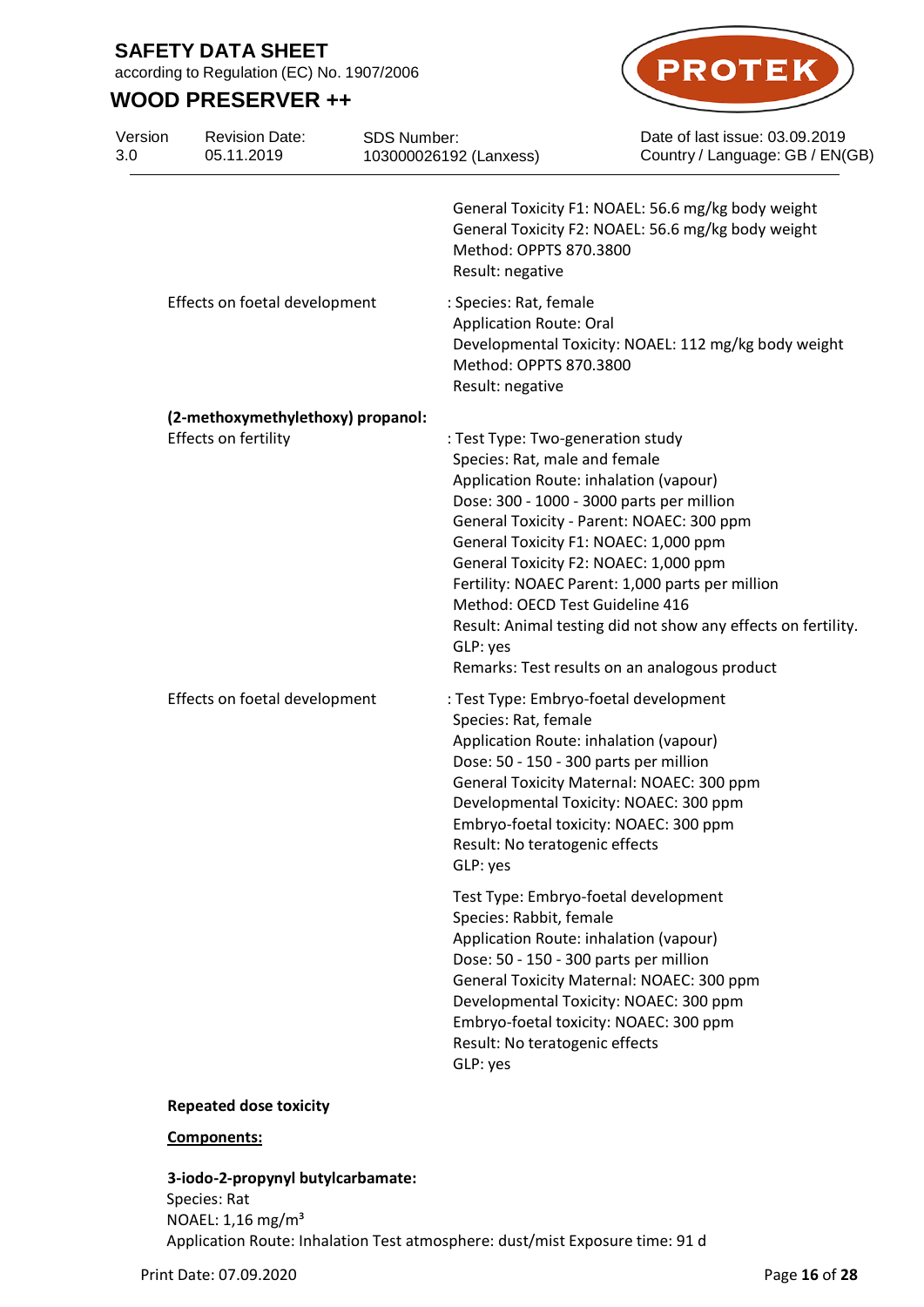according to Regulation (EC) No. 1907/2006

## **WOOD PRESERVER ++**



Version 3.0 Revision Date: 05.11.2019

SDS Number: 103000026192 (Lanxess) Date of last issue: 03.09.2019 Country / Language: GB / EN(GB)

Number of exposures: 7 days/week Method: OECD Test Guideline 413 GLP: yes Remarks: Subchronic toxicity

Species: Rat NOAEL: 20 mg/kg Application Route: Oral Exposure time: 2 yr Number of exposures: 7 days/week Remarks: Chronic toxicity

### **2-ethylhexanoic acid, zirconium salt:**

Species: Rat, male and female NOAEL: 3,150 - 7,080 mg/kg Application Route: Oral Exposure time: 17 Weeks Number of exposures: 7 days/week Method: OECD Test Guideline 408 GLP: no Remarks: Subchronic toxicity

Species: Rat NOAEL:  $>15,4$  mg/m<sup>3</sup> Application Route: Inhalation Test atmosphere: dust/mist Exposure time: 60 d Number of exposures: 5 days/week Method: OECD Test Guideline 413 Remarks: Subchronic toxicity

### **permethrin (ISO):**

Remarks: No known significant effects or critical hazards.

### **1,2-benzisothiazol-3(2H)-one:**

Species: Rat, male and female NOAEL: 150 mg/kg Application Route: Oral Exposure time: 28 d Method: OECD Test Guideline 407 Remarks: Subacute toxicity

Species: Rat, male and female NOAEL: 69 mg/kg Application Route: Oral Exposure time: 90 d Method: Regulation (EC) No. 440/2008, Annex, B.26 Remarks: Subchronic toxicity

#### **(2-methoxymethylethoxy) propanol:**

Species: Rat, male and female NOAEL: 1000 mg/kg Application Route: Oral Exposure time: 28 d Dose: 40 - 200 - 1000 mg/kg bw/d GLP: yes Remarks: Subacute toxicity

Species: Rat, male and female  $NOAEL: = 1212 mg/m<sup>3</sup>$ Application Route: Inhalation Test atmosphere: vapour Exposure time: 90 d Dose: 91 - 303 - 1212 mg/m3 Method: OECD Test Guideline 413 GLP: yes Remarks: Subchronic toxicity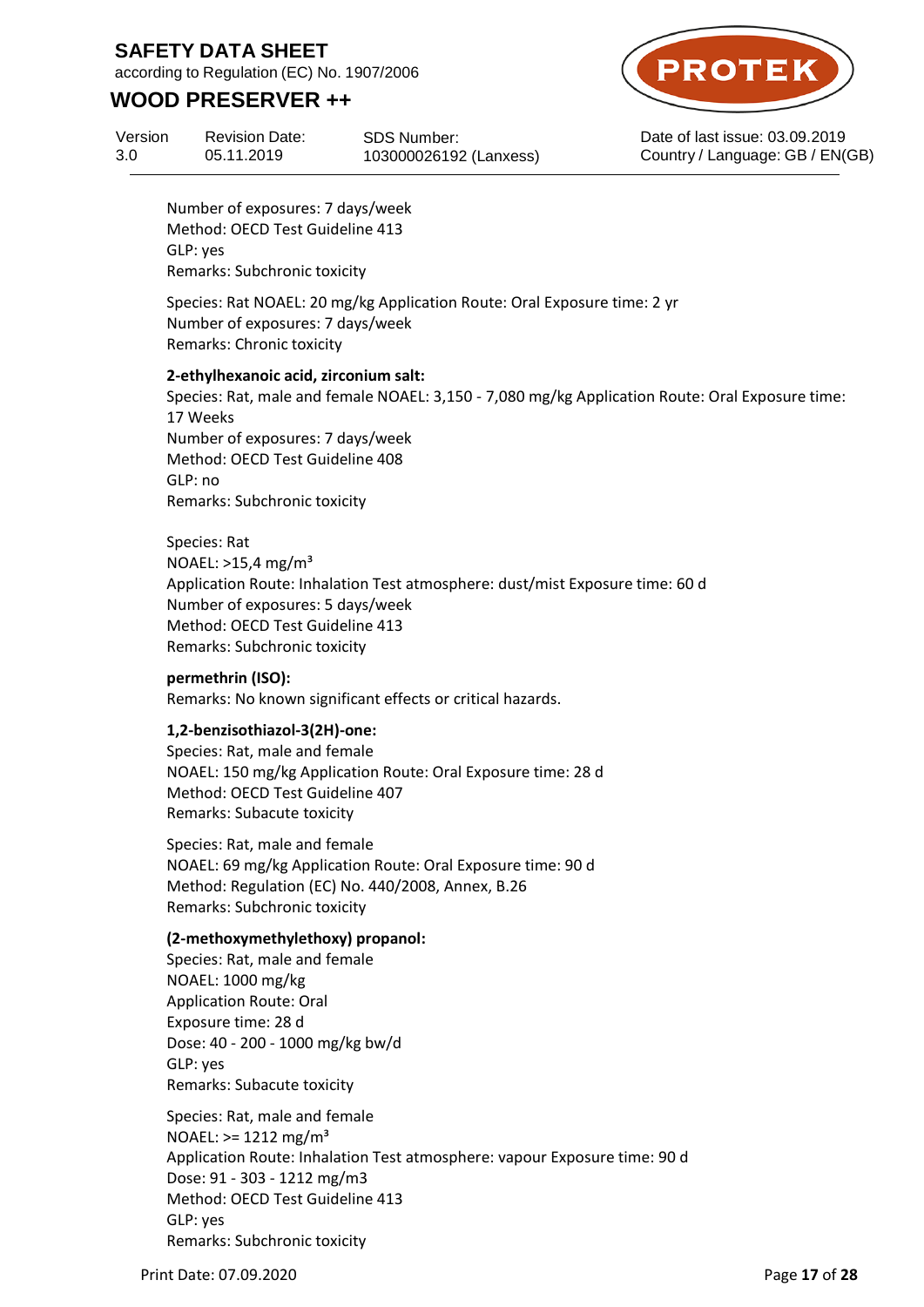according to Regulation (EC) No. 1907/2006

# **WOOD PRESERVER ++**



Date of last issue: 03.09.2019 Country / Language: GB / EN(GB)

Version 3.0

Revision Date: 05.11.2019

SDS Number: 103000026192 (Lanxess)

#### **Further information**

#### **Product:**

Remarks: No data available

## **SECTION 12: Ecological information**

#### **12.1 Toxicity**

| Components:                                                            |                                                                                                                                                               |
|------------------------------------------------------------------------|---------------------------------------------------------------------------------------------------------------------------------------------------------------|
| 3-iodo-2-propynyl butylcarbamate:<br>Toxicity to fish                  | : LC50 (Oncorhynchus mykiss (rainbow trout)): 0.067 mg/l<br>Exposure time: 96 h<br>Method: OECD Test Guideline 203<br>Remarks: Fresh water                    |
| Toxicity to daphnia and other aquatic invertebrates                    | : EC50 (Daphnia magna (Water flea)): 0.16 mg/l<br>Exposure time: 48 h<br>Method: OECD Test Guideline 202<br>GLP: yes<br>Remarks: Fresh water                  |
| Toxicity to algae                                                      | :EC50 (Desmodesmus subspicatus (green algae)): 0.022<br>mg/l<br>Exposure time: 72 h<br>Method: OECD Test Guideline 201<br>Remarks: Fresh water                |
|                                                                        | NOEC (Desmodesmus subspicatus (green algae)): 0.0046<br>mg/l<br>Exposure time: 72 h<br>Method: OECD Test Guideline 201<br>Remarks: Fresh water                |
| M-Factor (Short-term (acute) aquatic hazard)                           | :10                                                                                                                                                           |
| Toxicity to microorganisms                                             | : EC50 (activated sludge): 44 mg/l<br>Exposure time: 3 h                                                                                                      |
| Toxicity to fish (Chronic toxicity)                                    | : NOEC: 0.0084 mg/l<br>Exposure time: 35 d<br>Species: Pimephales promelas (fathead minnow) Method:<br><b>OECD Test Guideline 210</b><br>Remarks: Fresh water |
| Toxicity to daphnia and other aquatic invertebrates (Chronic toxicity) | : NOEC: 0.05 mg/l<br>Exposure time: 21 d<br>Species: Daphnia magna (Water flea) Remarks: Fresh                                                                |
|                                                                        | water                                                                                                                                                         |
| M-Factor (Long-term (chronic) aquatic hazard) : 1                      |                                                                                                                                                               |

Print Date: 07.09.2020 **Page 18** of 28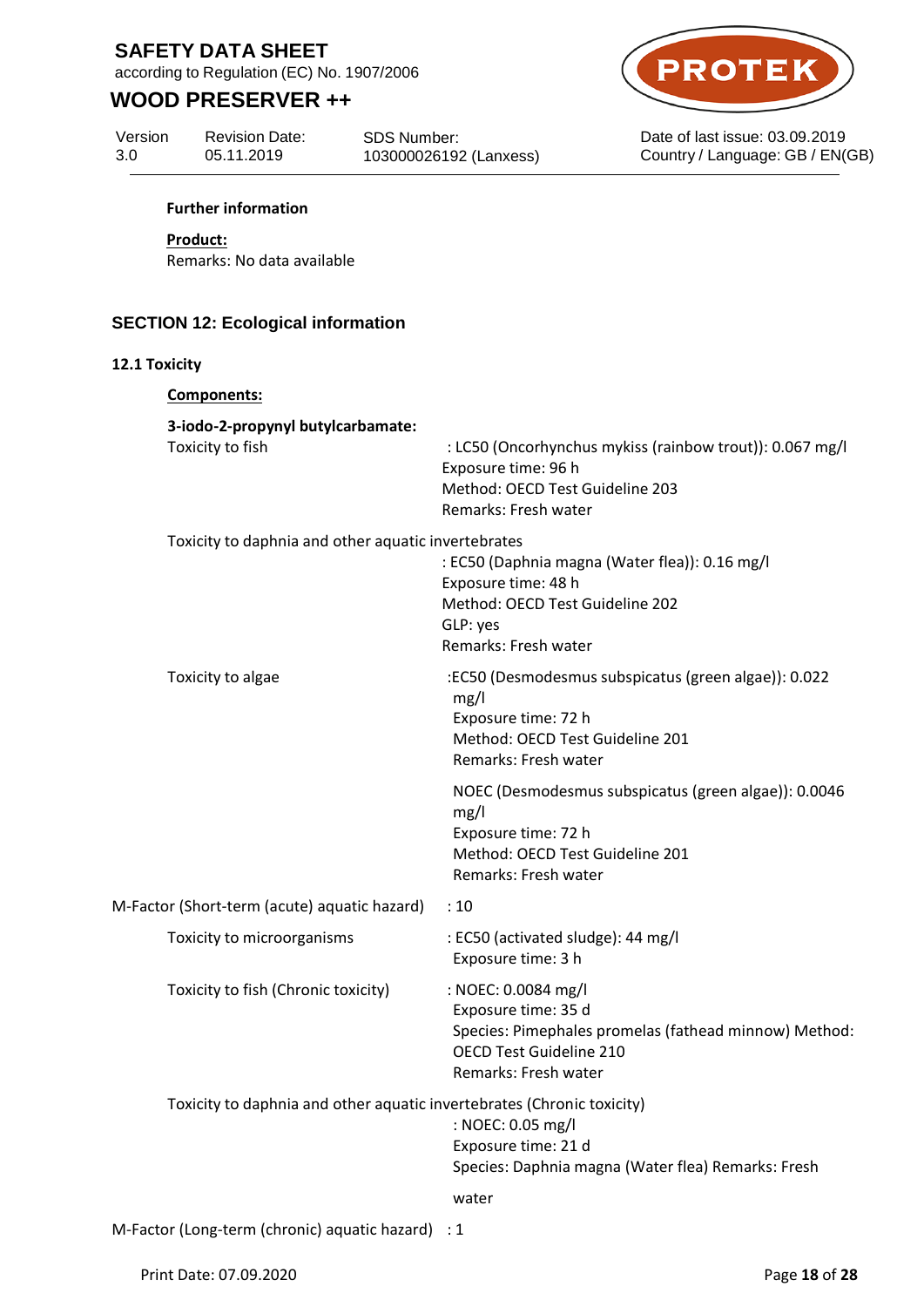according to Regulation (EC) No. 1907/2006

# **WOOD PRESERVER ++**



Date of last issue: 03.09.2019 Country / Language: GB / EN(GB)

| Version<br>3.0 | <b>Revision Date:</b><br>05.11.2019                       | SDS Number:<br>103000026192 (Lanxess)                                                                                                                        | Date of last issue: 03.09.2019<br>Country / Language: GB / EN(G |
|----------------|-----------------------------------------------------------|--------------------------------------------------------------------------------------------------------------------------------------------------------------|-----------------------------------------------------------------|
|                | 2-ethylhexanoic acid, zirconium salt:<br>Toxicity to fish | Exposure time: 96 h<br>Method: OECD Test Guideline 203<br>GLP: no<br>Remarks: Fresh water                                                                    | : LC50 (Danio rerio (zebra fish)): > 100 mg/l                   |
|                |                                                           | Toxicity to daphnia and other aquatic invertebrates<br>Exposure time: 48 h<br>Method: OECD Test Guideline 202<br>GLP: yes<br>Remarks: Fresh water            | : LC50 (Daphnia (water flea)): 100 mg/l                         |
|                | Toxicity to algae                                         | mg/l<br>Exposure time: 72 h<br>Method: DIN 38412<br>GLP: no<br>Remarks: Fresh water                                                                          | : EC50 (Desmodesmus subspicatus (green algae)): 49.3            |
|                |                                                           | Exposure time: 72 h<br>Method: DIN 38412<br>GLP: no<br>Remarks: Fresh water                                                                                  | EC10 (Desmodesmus subspicatus (green algae)): 32 mg/l           |
|                |                                                           | Toxicity to daphnia and other aquatic invertebrates (Chronic toxicity)<br>(water flea)<br>Method: OECD Test Guideline 211<br>GLP: no<br>Remarks: Fresh water | : NOEC: 25 mg/l Exposure time: 21 Days Species: Daphnia         |
|                | tebuconazole (ISO):                                       |                                                                                                                                                              |                                                                 |
|                | Toxicity to fish                                          | Exposure time: 96 h                                                                                                                                          | :LC50 (Oncorhynchus mykiss (rainbow trout)): 4.4 mg/l           |
|                |                                                           | Toxicity to daphnia and other aquatic invertebrates<br>Exposure time: 48 h                                                                                   | : EC50 (Daphnia magna (Water flea)): 2.79 mg/l                  |
|                | Toxicity to algae                                         | mg/l<br>Exposure time: 72 h                                                                                                                                  | : EC50 (Pseudokirchneriella subcapitata (microalgae)): 3.8      |
|                | M-Factor (Short-term (acute) aquatic hazard)              | : 1                                                                                                                                                          |                                                                 |
|                |                                                           | Toxicity to daphnia and other aquatic invertebrates (Chronic toxicity)                                                                                       |                                                                 |
|                |                                                           |                                                                                                                                                              |                                                                 |

: NOEC: 0.01 mg/l Exposure time: 21 Days Species: Daphnia magna (Water flea)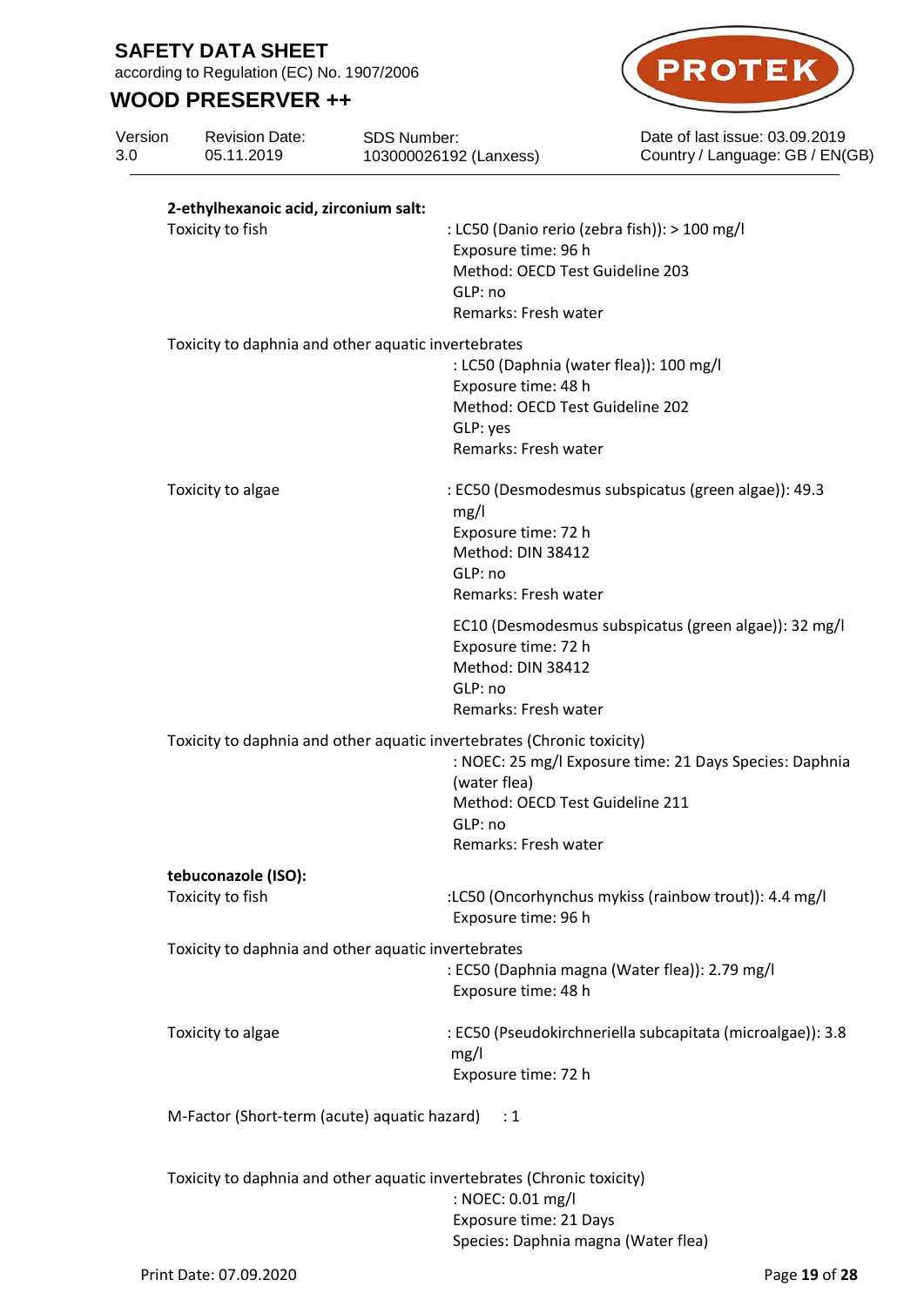Version

according to Regulation (EC) No. 1907/2006

Revision Date:

SDS Number:

# **WOOD PRESERVER ++**



Date of last issue: 03.09.2019 Country / Language: GB / EN(GB)

| 3.0 | 05.11.2019                                                                                     | 103000026192 (Lanxess)                                                  | Country / Language: GB / EN(                             |
|-----|------------------------------------------------------------------------------------------------|-------------------------------------------------------------------------|----------------------------------------------------------|
|     |                                                                                                | Remarks: Fresh water                                                    |                                                          |
|     | M-Factor (Long-term (chron-ic) aquatic hazard) : 10                                            |                                                                         |                                                          |
|     | permethrin (ISO):<br>Toxicity to fish                                                          | Exposure time: 96 h<br>Remarks: Fresh water                             | : LC50 (Poecilia reticulata (guppy)): 0.0076 mg/l        |
|     | Toxicity to daphnia and other aquatic invertebrates                                            | Exposure time: 48 h<br>Remarks: Fresh water                             | : EC50 (Daphnia (water flea)): 0.00017 mg/l              |
|     | Toxicity to algae                                                                              | : EC50 (algae): 0.5 mg/l<br>Exposure time: 72 h<br>Remarks: Fresh water |                                                          |
|     | M-Factor (Short-term (acute) aquatic hazard)                                                   | : 1,000                                                                 |                                                          |
|     | M-Factor (Long-term (chronic) aquatic hazard)                                                  | : 1,000                                                                 |                                                          |
|     | 1,2-benzisothiazol-3(2H)-one:<br>Toxicity to fish                                              | Exposure time: 96 h<br>Method: OECD Test Guideline 203                  | : LC50 (Oncorhynchus mykiss (rainbow trout)): 2.15 mg/l  |
|     | Toxicity to daphnia and other aquatic invertebrates                                            | Exposure time: 48 h<br>Method: OECD Test Guideline 202                  | : EC50 (Daphnia magna (Water flea)): 2.9 mg/l            |
|     | Toxicity to algae                                                                              | $0.11$ mg/l<br>Exposure time: 72 h<br>Method: OECD Test Guideline 201   | : ErC50 (Pseudokirchneriella subcapitata (green algae)): |
|     |                                                                                                | 0.0403 mg/l<br>Exposure time: 72 h<br>Method: OECD Test Guideline 201   | NOEC (Pseudokirchneriella subcapitata (green algae)):    |
|     | M-Factor (Short-term (acute)                                                                   | : 1 aquatic hazard)                                                     |                                                          |
|     | Toxicity to microorganisms                                                                     | 12.8 mg/l<br>Exposure time: 3 h<br>Method: OECD Test Guideline 209      | : EC50 (adapted and activated sludge micro-organism):    |
|     | reaction mass of 5-chloro-2-methyl-2H-isothiazol-3-one and 2-methyl-2H-isothiazol-3-one (3:1): |                                                                         |                                                          |
|     | Toxicity to fish                                                                               | Exposure time: 96 h                                                     | : LC50 (Danio rerio (zebra fish)): 0.58 mg/l             |
|     | Toxicity to daphnia and other aquatic invertebrates                                            |                                                                         | : EC50 (Daphnia magna (Water flea)): 1.02 mg/l           |

Print Date: 07.09.2020 **Page 20** of 28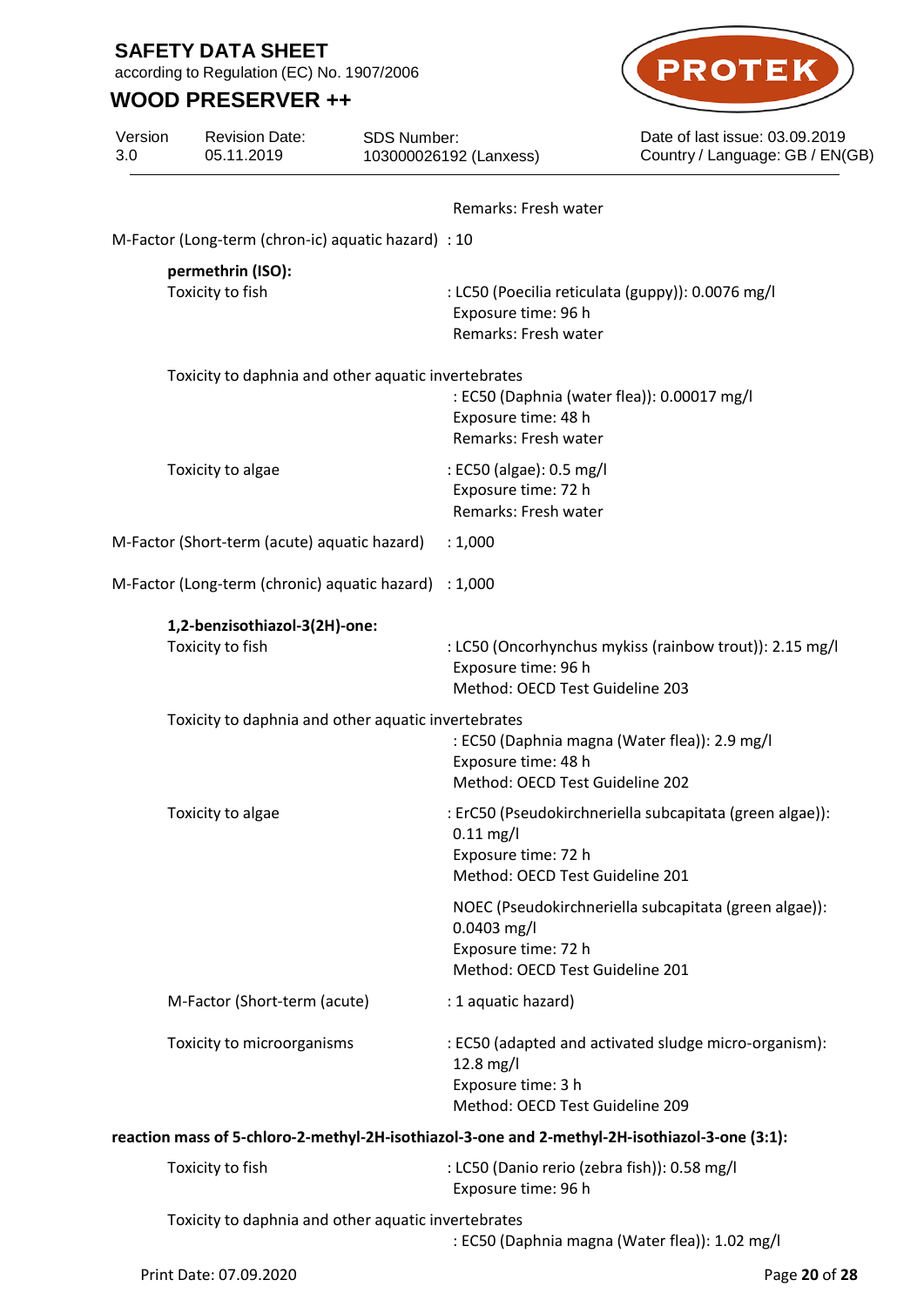Version

according to Regulation (EC) No. 1907/2006

Revision Date:

SDS Number:

# **WOOD PRESERVER ++**



Date of last issue: 03.09.2019 Country / Language: GB / EN(GB)

| 3.0 | 05.11.2019                                            | 103000026192 (Lanxess)                                                                                                          | Country / Language: GB / EN(G)                                                                                      |
|-----|-------------------------------------------------------|---------------------------------------------------------------------------------------------------------------------------------|---------------------------------------------------------------------------------------------------------------------|
|     | Toxicity to algae                                     | Exposure time: 48 h<br>$0.379$ mg/l<br>Exposure time: 72 h                                                                      | : EC50 (Pseudokirchneriella subcapitata (green algae)):<br>Method: OECD Test Guideline 201                          |
|     |                                                       | $0.188$ mg/l<br>Exposure time: 72 h                                                                                             | EC10 (Pseudokirchneriella subcapitata (green algae)):<br>Method: OECD Test Guideline 201                            |
|     | M-Factor (Short-term (acute) aquatic hazard)          | :100                                                                                                                            |                                                                                                                     |
|     | M-Factor (Long-term (chronic) aquatic hazard) : 100   |                                                                                                                                 |                                                                                                                     |
|     | (2-methoxymethylethoxy) propanol:<br>Toxicity to fish | Exposure time: 96 h<br>GLP: yes<br>Remarks: Fresh water                                                                         | : LC50 (Poecilia reticulata (guppy)): > 1,000 mg/l<br>Analytical monitoring: yes<br>Method: OECD Test Guideline 203 |
|     | Toxicity to daphnia and other aquatic invertebrates   | Exposure time: 48 h<br>GLP: no<br>Remarks: Fresh water                                                                          | : EC50 (Daphnia magna (Water flea)): 1,919 mg/l<br>Analytical monitoring: no<br>Method: OECD Test Guideline 202     |
|     | Toxicity to algae                                     | mg/l<br>End point: Growth rate<br>Exposure time: 72 h<br>Method: OECD<br>Test Guideline 201<br>GLP: yes<br>Remarks: Fresh water | : ErC50 (Pseudokirchneriella subcapitata (algae)): > 969<br>Analytical monitoring: yes                              |
|     |                                                       | End point: Growth rate<br>Exposure time: 72 h<br>Method: OECD<br>Test Guideline 201<br>GLP: yes<br>Remarks: Fresh water         | NOEC (Pseudokirchneriella subcapitata (algae)): 969 mg/l<br>Analytical monitoring: yes                              |
|     | Toxicity to microorganisms                            | End point: Growth rate                                                                                                          | : EC10 (Pseudomonas putida): 4,168 mg/l                                                                             |
|     | Print Date: 07.09.2020                                |                                                                                                                                 | Page 21 of 28                                                                                                       |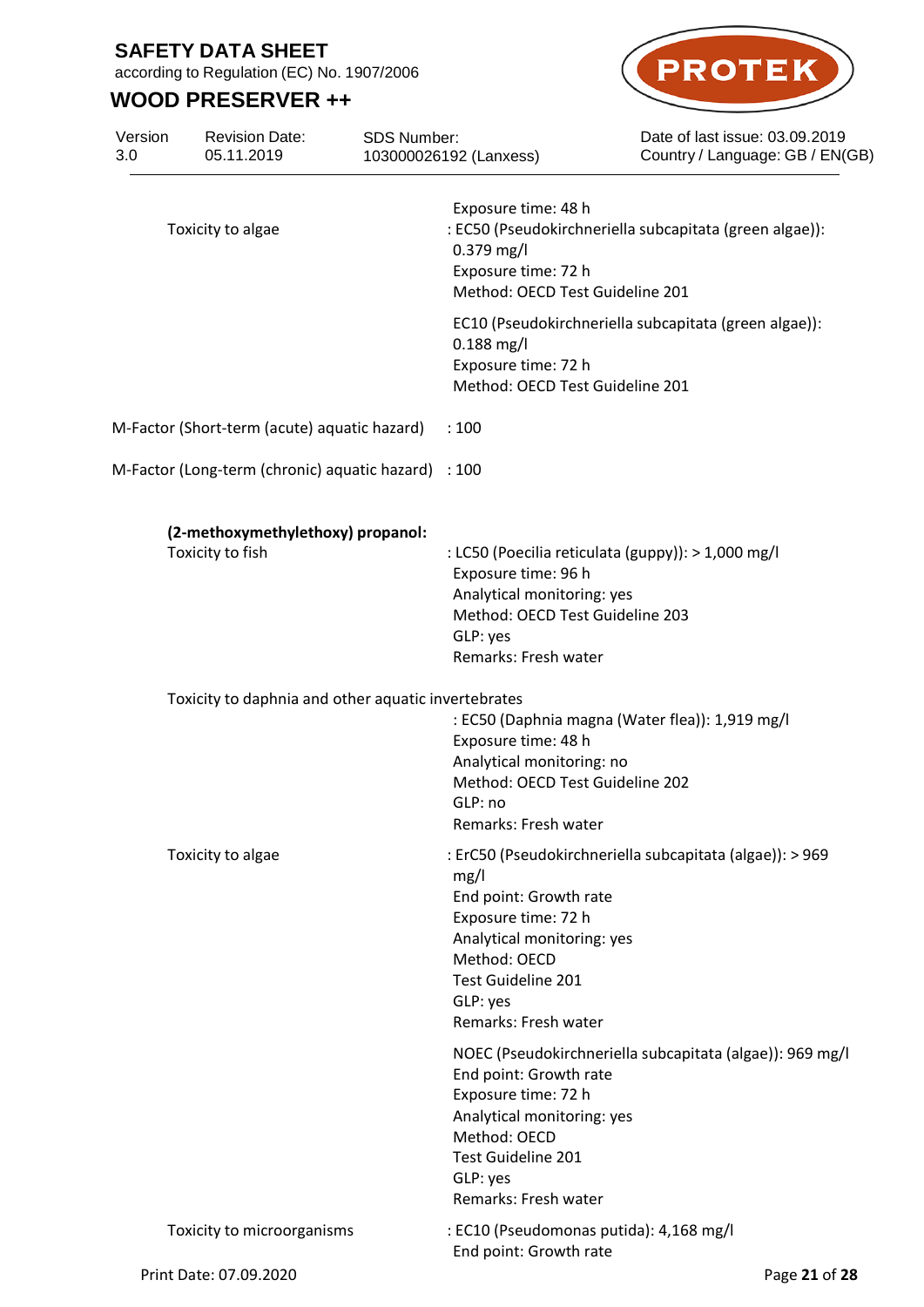according to Regulation (EC) No. 1907/2006

## **WOOD PRESERVER ++**



Date of last issue: 03.09.2019 Country / Language: GB / EN(GB)

Version 3.0 Revision Date: 05.11.2019

SDS Number: 103000026192 (Lanxess)

> Exposure time: 18 h Analytical monitoring: no GLP: yes

Toxicity to daphnia and other aquatic invertebrates (Chronic toxicity)

: NOEC: >= 0.5 mg/l End point: Reproduction Exposure time: 21 d Species: Daphnia magna (Water flea) Analytical monitoring: no Method: OECD Test Guideline 211 GLP: yes Remarks: Fresh water

### **12.2 Persistence and degradability**

#### **Components:**

| 3-iodo-2-propynyl butylcarbamate:     |                                                                                                                                                                                                                       |
|---------------------------------------|-----------------------------------------------------------------------------------------------------------------------------------------------------------------------------------------------------------------------|
| Biodegradability                      | : Concentration: 0.02 mg/l<br>Biodegradation: > 80 % Exposure time: 1 d<br>Method: OECD<br>Test Guideline 302B<br>Remarks: IPBC is rapidly transformed in the environment<br>to PBC<br>Result: Readily biodegradable. |
| 2-ethylhexanoic acid, zirconium salt: |                                                                                                                                                                                                                       |
| Biodegradability                      | : Test Type: aerobic<br>Result: Readily biodegradable.<br>Biodegradation: 73.82 %<br>Exposure time: 28 d<br>Method: OECD Test Guideline 301B<br>GLP: yes                                                              |
| tebuconazole (ISO):                   |                                                                                                                                                                                                                       |
| Biodegradability                      | : Result: Not readily biodegradable.<br>Biodegradation: 20 %<br>Exposure time: 28 d<br>Method: OECD<br>Test Guideline 301C                                                                                            |
| permethrin (ISO):                     |                                                                                                                                                                                                                       |
| Biodegradability                      | : Result: Not readily biodegradable.                                                                                                                                                                                  |
| 1,2-benzisothiazol-3(2H)-one:         |                                                                                                                                                                                                                       |
| Biodegradability                      | : Result: rapidly biodegradable<br>Remarks: Considered rapidly degradable in the<br>environment.                                                                                                                      |
| Stability in water                    | : Degradation half life: 2 - 3 Days (12 °C)<br>Remarks: Estuary<br>Degradation half life: 5 - 12 Days (12 °C)                                                                                                         |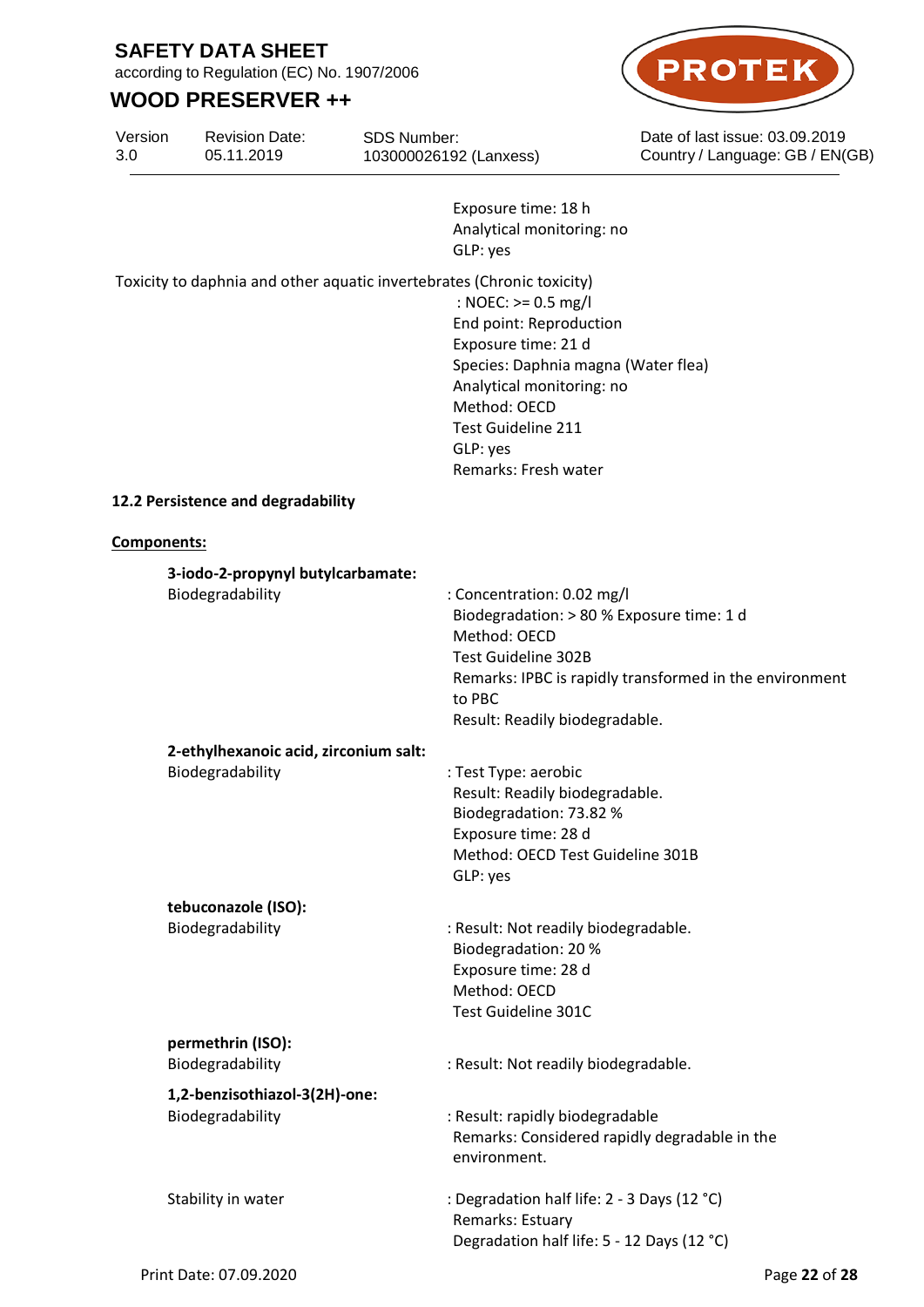according to Regulation (EC) No. 1907/2006

## **WOOD PRESERVER ++**



Date of last issue: 03.09.2019 Country / Language: GB / EN(GB)

Version 3.0 05.11.2019

Revision Date: SDS Number: 103000026192 (Lanxess)

Remarks: Marine water

**reaction mass of 5-chloro-2-methyl-2H-isothiazol-3-one and 2-methyl-2H-isothiazol-3-one (3:1):** Biodegradability : Result: Not readily biodegradable.

**(2-methoxymethylethoxy) propanol:**

Biodegradability : Result: Readily biodegradable. Biodegradation: 75 % Exposure time: 28 d Method: OECD Test Guideline 301F GLP: yes

### **12.3 Bioaccumulative potential**

**Components:**

| 3-iodo-2-propynyl butylcarbamate:                          |                                                                                                                  |
|------------------------------------------------------------|------------------------------------------------------------------------------------------------------------------|
| Partition coefficient: n- octanol/water                    | : log Pow: 2.8<br>Method: measured                                                                               |
| tebuconazole (ISO):                                        |                                                                                                                  |
| Bioaccumulation<br>Partition coefficient: n- octanol/water | : Bioconcentration factor (BCF): 78<br>: log Pow: 3.7                                                            |
| permethrin (ISO):                                          |                                                                                                                  |
| Bioaccumulation<br>Partition coefficient: n- octanol/water | : Bioconcentration factor (BCF): 300<br>: log Pow: 5.95                                                          |
| 1,2-benzisothiazol-3(2H)-one:                              |                                                                                                                  |
| <b>Bioaccumulation</b>                                     | : Species: Fish<br>Bioconcentration factor (BCF): 6.62<br>Method: OECD                                           |
|                                                            | Test Guideline 305                                                                                               |
| Partition coefficient: n- octanol/water                    | : log Pow: 0.7 (20 °C)<br>Method: Regulation (EC) No. 440/2008, Annex, A.8                                       |
| (2-methoxymethylethoxy) propanol:                          |                                                                                                                  |
| Bioaccumulation                                            | : Remarks: Due to the distribution coefficient<br>n-octanol/water, accumulation in organisms is not<br>expected. |
| Partition coefficient: n- octanol/water                    | : log Pow: 0.004 (25 °C)<br>Method: OECD<br>Test Guideline 107                                                   |

## **12.4 Mobility in soil**

## **Components**:

**tebuconazole (ISO):** Distribution among environmental compartments : Koc: 769

### **12.5 Results of PBT and vPvB assessment**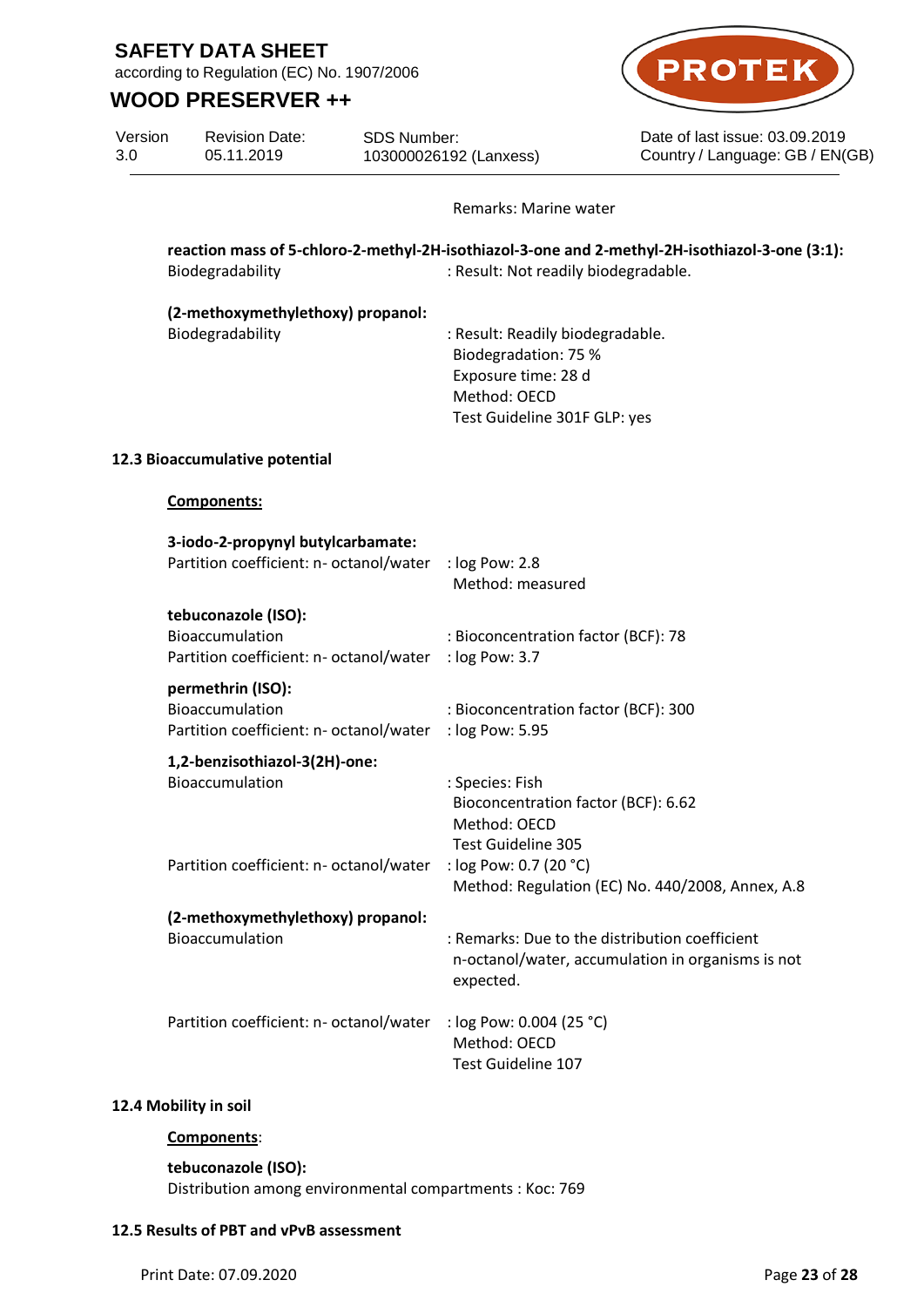according to Regulation (EC) No. 1907/2006

Revision Date: 05.11.2019

## **WOOD PRESERVER ++**



Date of last issue: 03.09.2019 Country / Language: GB / EN(GB)

| Version |  |
|---------|--|
| 3.0     |  |

SDS Number: 103000026192 (Lanxess)

| Product: |  |
|----------|--|
|          |  |

Assessment : This substance/mixture contains no components considered to be either persistent, bio-accumulative and toxic (PBT), or very persistent and very bio-accumulative (vPvB) at levels of 0.1% or higher.

### **12.6 Other adverse effects**

**Product**:

Additional ecological information : An environmental hazard cannot be excluded in the event of unprofessional handling or disposal. Very toxic to aquatic life with long lasting effects

## **SECTION 13: Disposal considerations**

### **13.1 Waste treatment methods**

| Product                | : Do not contaminate ponds, waterways or ditches with<br>chemical or used container.<br>The product should not be allowed to enter drains, water<br>courses or the soil.<br>Send to a licensed waste management company. |
|------------------------|--------------------------------------------------------------------------------------------------------------------------------------------------------------------------------------------------------------------------|
| Contaminated packaging | : Empty remaining contents. Dispose of as unused product.                                                                                                                                                                |
|                        | Do not re-use empty containers.                                                                                                                                                                                          |

### **SECTION 14: Transport information**

| ADN  | UN 3082        |
|------|----------------|
| ADR  | <b>UN 3082</b> |
| RID  | UN 3082        |
| IMDG | <b>UN 3082</b> |
| IATA | <b>UN 3082</b> |

### **14.2 UN proper shipping name**

| ADN         |                      | ENVIRONMENTALLY HAZARDOUS SUBSTANCE, LIQUID, N.O.S.<br>(3-IODO-2-PROPINYL-N-BUTYLCARBAMATE, TEBUCONAZOL)  |
|-------------|----------------------|-----------------------------------------------------------------------------------------------------------|
| ADR.        | ÷                    | ENVIRONMENTALLY HAZARDOUS SUBSTANCE, LIQUID, N.O.S.<br>(3-IODO-2-PROPINYL-N-BUTYLCARBAMATE, TEBUCONAZOL)  |
| <b>RID</b>  |                      | ENVIRONMENTALLY HAZARDOUS SUBSTANCE, LIQUID, N.O.S.<br>(3-IODO-2-PROPINYL-N-BUTYLCARBAMATE, TEBUCONAZOL)  |
| <b>IMDG</b> | $\ddot{\phantom{a}}$ | ENVIRONMENTALLY HAZARDOUS SUBSTANCE, LIQUID, N.O.S.<br>(3-IODO-2-PROPINYL-N-BUTYLCARBAMATE, TEBUCONAZOL)  |
| <b>IATA</b> | $\ddot{\phantom{a}}$ | Environmentally hazardous substance, liquid, n.o.s. (3-IODO-2-PROPINYL-<br>N-BUTYLCARBAMATE, TEBUCONAZOL) |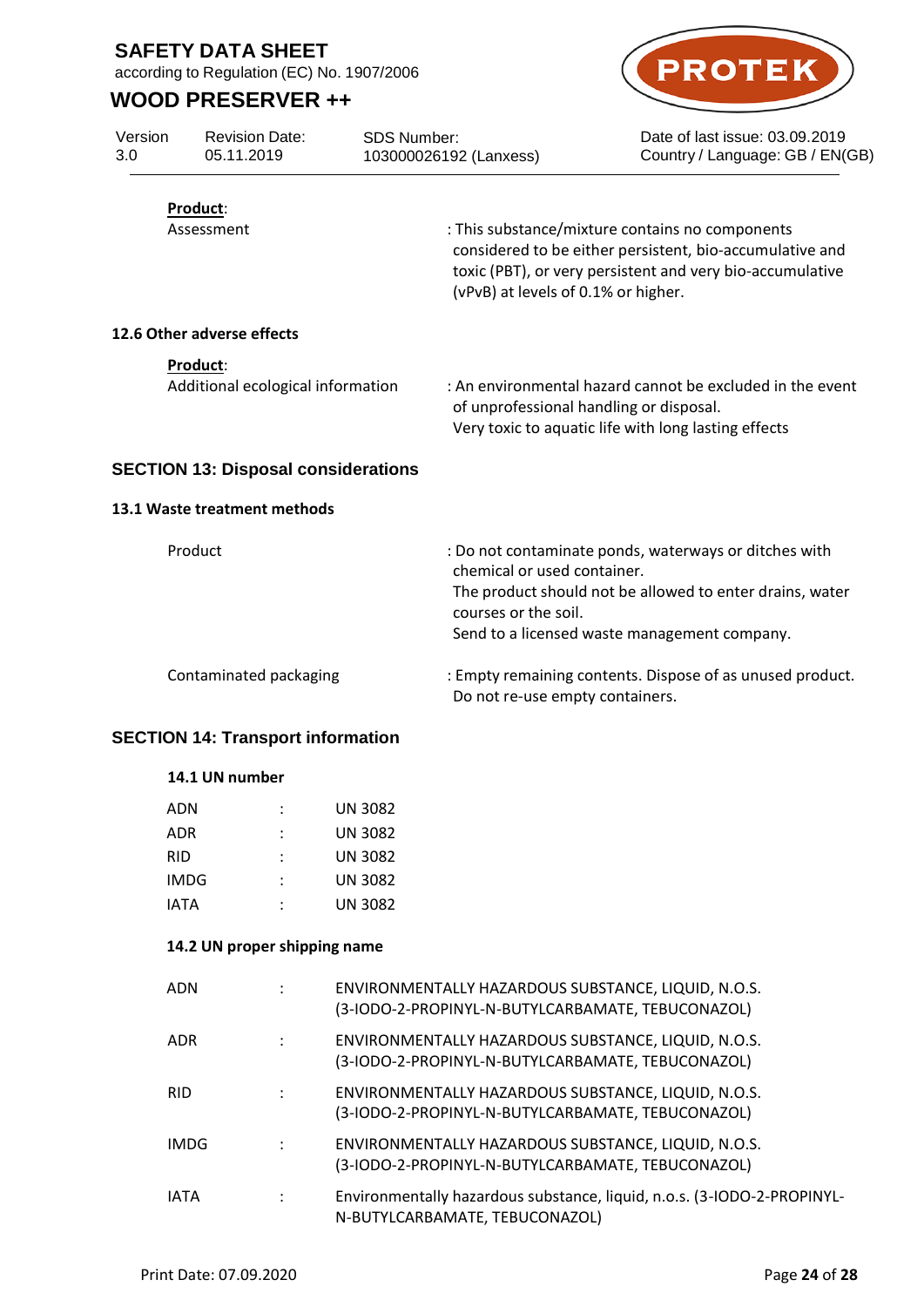according to Regulation (EC) No. 1907/2006

# **WOOD PRESERVER ++**



Revision Date: 05.11.2019

SDS Number: 103000026192 (Lanxess)



Date of last issue: 03.09.2019 Country / Language: GB / EN(GB)

### **14.3 Transport hazard class(es)**

| ADN         |   | 9 |
|-------------|---|---|
| <b>ADR</b>  | ٠ | 9 |
| <b>RID</b>  | ٠ | 9 |
| <b>IMDG</b> | ٠ | 9 |
| <b>IATA</b> | ٠ | ٩ |
|             |   |   |

## **14.4 Packing group**

| ADN                                 |    |
|-------------------------------------|----|
| Packing group                       | ш  |
| Labels                              | q  |
| <b>Classification Code</b>          | M6 |
| <b>Hazard Identification Number</b> | 90 |
| Labels                              | a  |

### **ADR**

| Packing group                       | ٠              | ш  |
|-------------------------------------|----------------|----|
| <b>Classification Code</b>          | $\ddot{\cdot}$ | M6 |
| <b>Hazard Identification Number</b> |                | 90 |
| Labels                              |                | q  |
|                                     |                |    |

## **RID**

| Packing group                       | ш  |
|-------------------------------------|----|
| <b>Classification Code</b>          | M6 |
| <b>Hazard Identification Number</b> | 90 |
| Labels                              | q  |
|                                     |    |

## **IMDG**

| Packing group | Ш |
|---------------|---|
| Labels        |   |

## **IATA (Cargo)**

Packing instruction (Cargo aircraft)

| Packing group | Ш |
|---------------|---|
| Labels        |   |

| 964: 450.00 L |  |
|---------------|--|
| Ш             |  |
| 9             |  |



## **ADN**

| Environmentally hazardous |  | yes |
|---------------------------|--|-----|
|---------------------------|--|-----|

### **ADR**

Environmentally hazardous : yes











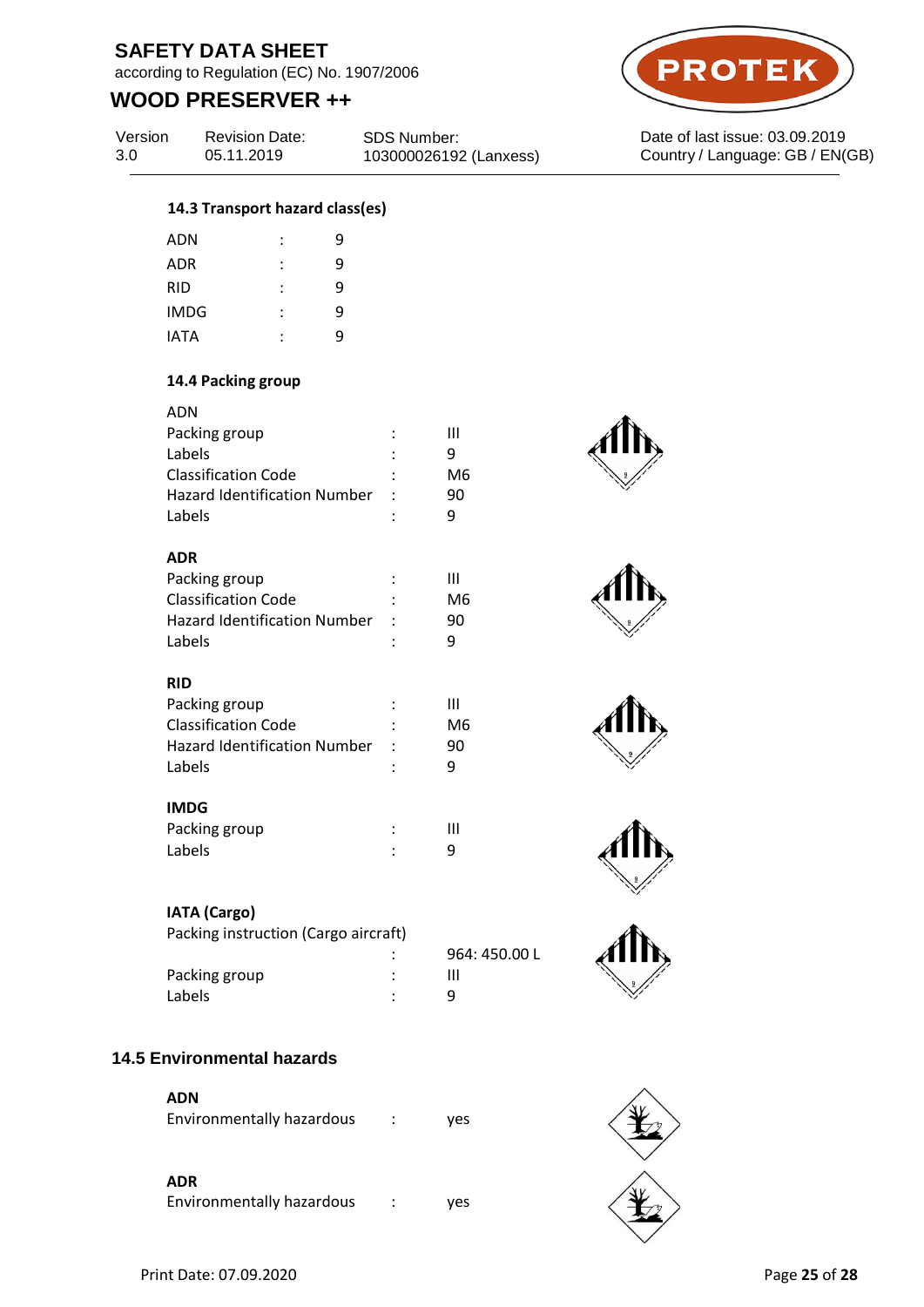according to Regulation (EC) No. 1907/2006

# **WOOD PRESERVER ++**



**14.7 Transport in bulk according to Annex II of Marpol and the IBC Code** Not applicable for product as supplied.

## **SECTION 15: Regulatory information**

### **15.1 Safety, health, and environmental regulations/legislation specific for the substance or mixture**

| International Chemical Weapons Convention (CWC)    | : Not applicable |
|----------------------------------------------------|------------------|
| <b>Schedules of Toxic Chemicals and Precursors</b> |                  |

REACH - Candidate List of Substances of Very High Concern for Authorisation (Article 59).

| REACH - Candidate List of Substances of Very High Concern for Authorisation (Article 59).                                         | : This product does not contain substances |
|-----------------------------------------------------------------------------------------------------------------------------------|--------------------------------------------|
|                                                                                                                                   | of very high concern (Regulation (EC) No   |
|                                                                                                                                   | 1907/2006 (REACH), Article 57).            |
| REACH - List of substances subject to authorisation<br>(Annex XIV)                                                                | : Not applicable                           |
| Regulation (EC) No 1005/2009 on substances that deplete the ozone layer                                                           | : Not applicable                           |
| Regulation (EC) No 850/2004 on persistent organic pollutants                                                                      | : Not applicable                           |
| Regulation (EC) No 649/2012 of the European Parliament and the Council concerning the export<br>and import of dangerous chemicals |                                            |
|                                                                                                                                   | : permethrin (ISO)                         |

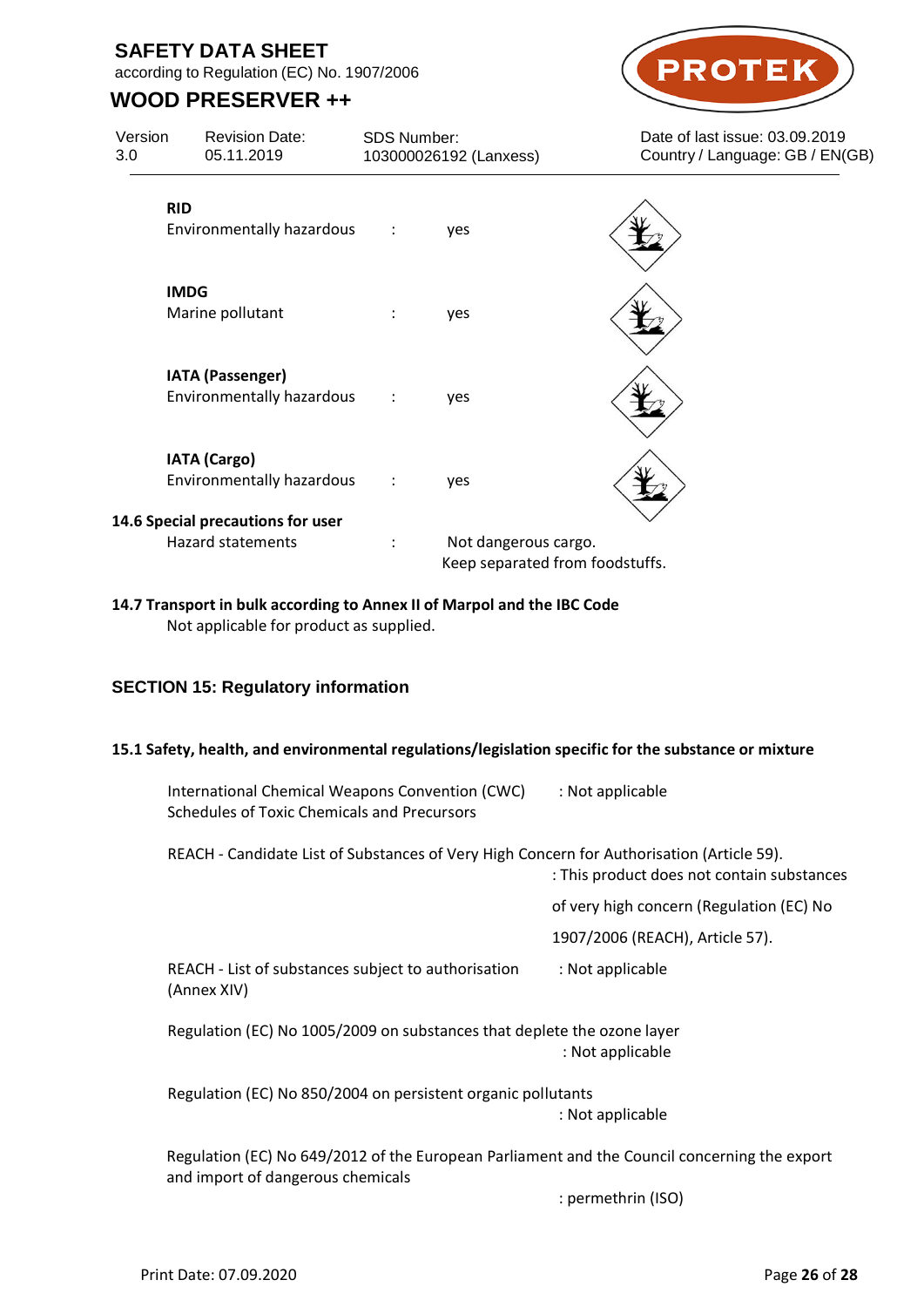according to Regulation (EC) No. 1907/2006

## **WOOD PRESERVER ++**



Date of last issue: 03.09.2019 Country / Language: GB / EN(GB)

Version 3.0 Revision Date: 05.11.2019 SDS Number: 103000026192 (Lanxess)

> REACH - Restrictions on the manufacture, placing on the market and use of certain dangerous substances, preparations, and articles (Annex XVII)

> > : Conditions of restriction for the following entries should be considered: Number on list: 3

methylcyclohexane (Number on list: 3)

Seveso III: Directive 2012/18/EU of the European Parliament and of the Council on the control of major-accident hazards involving dangerous substances.

| E1 | ENVIRONMENTAL HAZARDS | Quantity 1 | Quantity 2 |
|----|-----------------------|------------|------------|
|    |                       | 100 t      | 200 t      |

### **Other regulations:**

Take note of Directive 92/85/EEC regarding maternity protection or stricter national regulations, where applicable.

### **15.2 Chemical safety assessment**

not applicable

### **SECTION 16: Other information**

### **Full text of H-Statements**

| H301      |                      | Toxic if swallowed.                                             |
|-----------|----------------------|-----------------------------------------------------------------|
| H302      | $\cdot$ :            | Harmful if swallowed.                                           |
| H310      |                      | Fatal in contact with skin.                                     |
| H314      | $\ddot{\cdot}$       | Causes severe skin burns and eye damage.                        |
| H315      | $\cdot$ :            | Causes skin irritation.                                         |
| H317      | $\cdot$ :            | May cause an allergic skin reaction.                            |
| H318      | $\ddot{\phantom{1}}$ | Causes serious eye damage.                                      |
| H319      | $\mathbf{L}$         | Causes serious eye irritation.                                  |
| H330      | $\cdot$ :            | Fatal if inhaled.                                               |
| H331      | $\cdot$ :            | Toxic if inhaled.                                               |
| H332      |                      | Harmful if inhaled.                                             |
| $H361d$ : |                      | Suspected of damaging the unborn child.                         |
| H372      | $\cdot$ :            | Causes damage to organs through prolonged or repeated exposure. |
| H400      |                      | Very toxic to aquatic life.                                     |
| H410      | $\ddot{\phantom{0}}$ | Very toxic to aquatic life with long lasting effects.           |
| H411      |                      | Toxic to aquatic life with long lasting effects.                |
|           |                      |                                                                 |